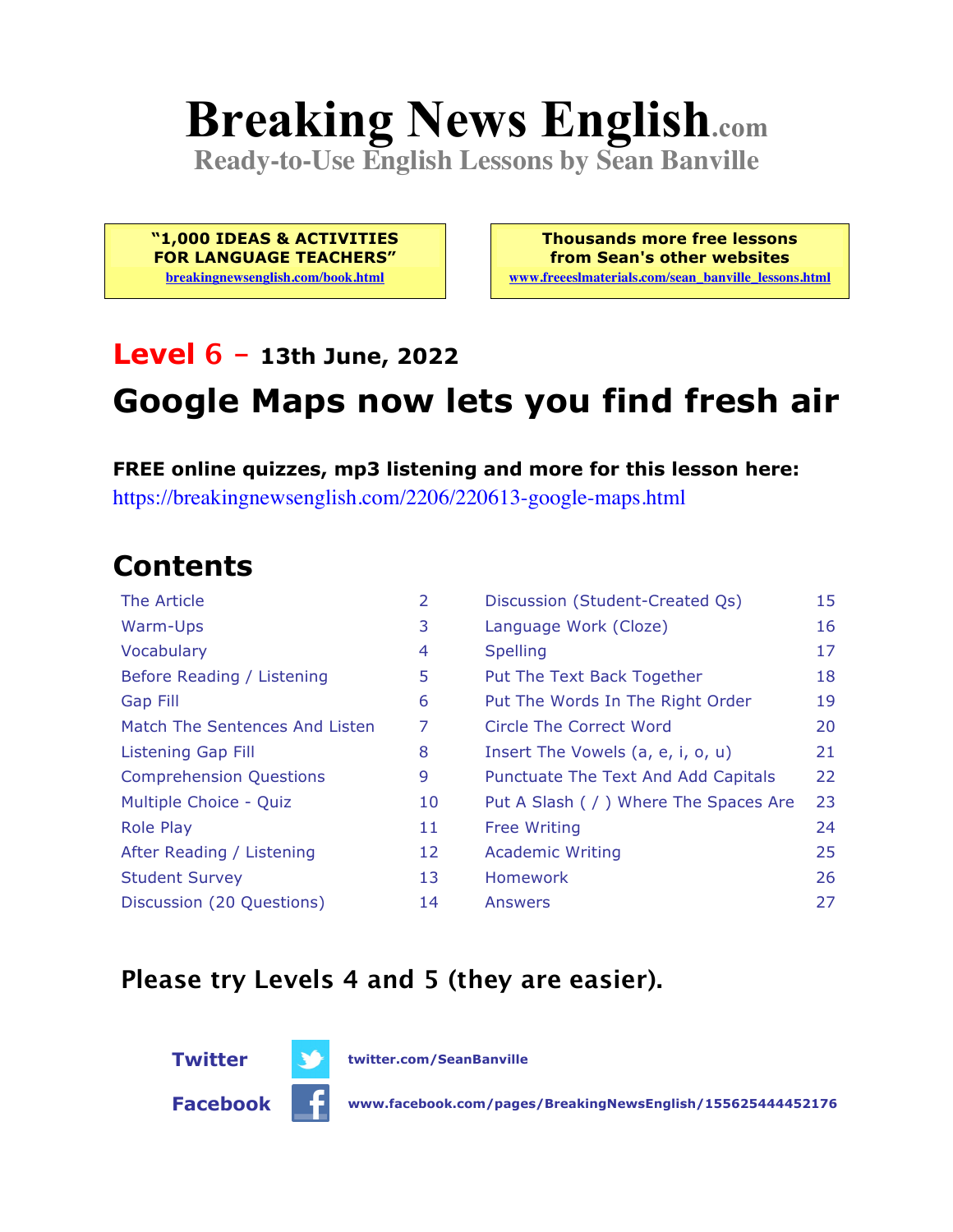### **THE ARTICLE**

From https://breakingnewsenglish.com/2206/220613-google-maps.html

 Google Maps already boasts a wealth of useful features for users. Besides showing people where they are, it plans routes, provides realtime spoken directions, street views, traffic and footfall information, restaurant reviews and a whole lot more. Google has just unveiled its latest tool. Users can now click on its Air Quality Index (AQI) before heading out for a bike ride, picnic, camping trip or hike. Google's products blog stated: "When you're visiting a new place or planning outdoor activities, it can be helpful to know the air quality conditions like whether it's unusually smoggy." It added that its new AQI is, "a measure of how healthy (or unhealthy) the air is, along with guidance for outdoor activities."

 The new feature is a "layer" on Google Maps. To view it, users tap on the "Layers" icon in the top right corner of the screen. This is the same button for selecting the satellite or street view modes. Users will see the new option to see air quality information on their map. Google said: "We collaborate closely with partners in the weather and air quality space to surface helpful and authoritative information when you need it most....We hope these tools help you feel safe and informed so you can enjoy the summer." The AQI will also provide updated information on the health impact of the air quality. In addition, there is a "wildfires near me" feature to alert, update and advise people on the status of fires.

Sources: https://**blog.google**/products/search/get-some-fresh-air-outdoors-with-google/ https://**9to5google.com**/2022/06/08/google-maps-air-quality/ https://www.**popsci.com**/technology/google-maps-air-quality/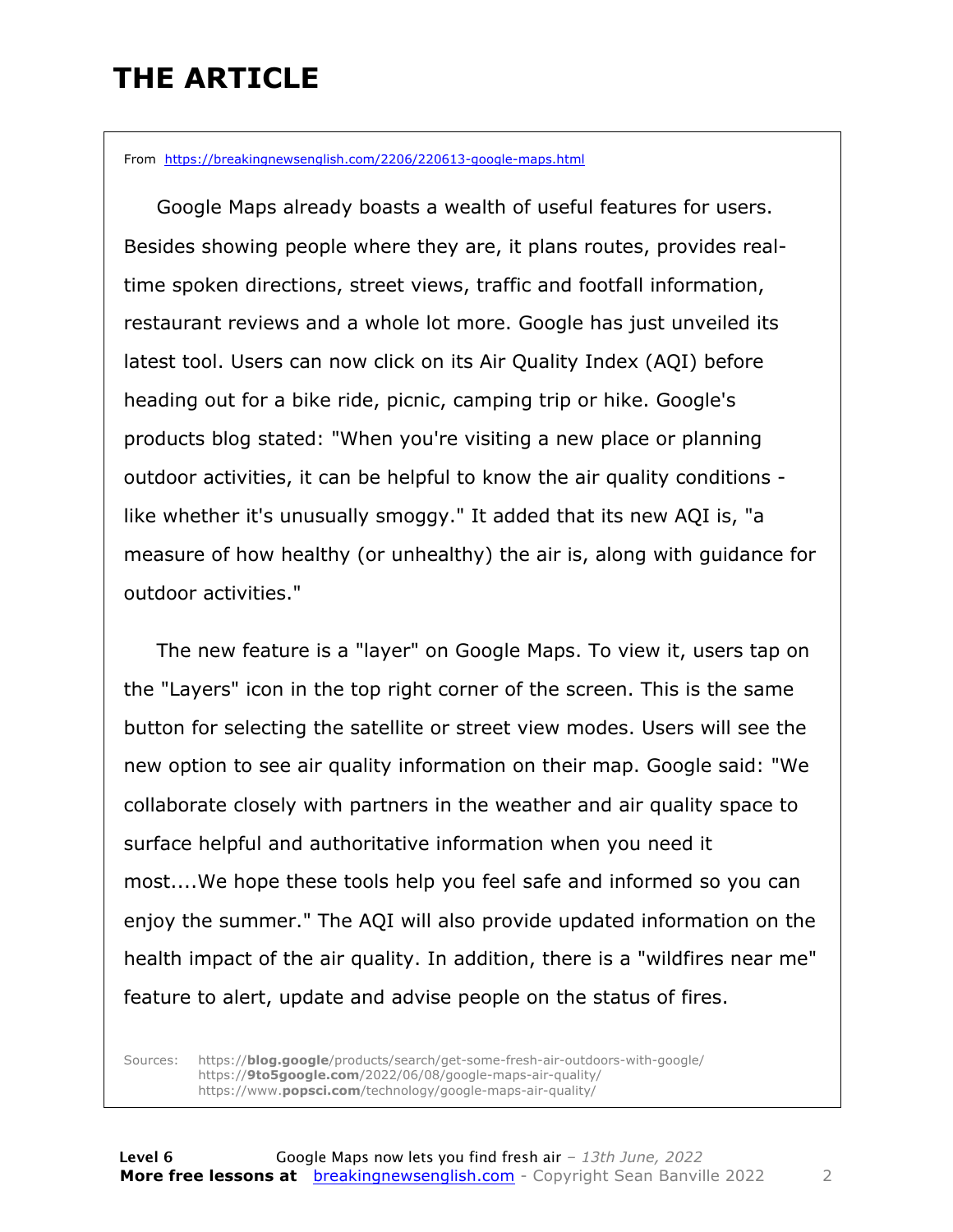#### **WARM-UPS**

**1. MAPS:** Students walk around the class and talk to other students about maps. Change partners often and share your findings.

**2. CHAT:** In pairs / groups, talk about these topics or words from the article. What will the article say about them? What can you say about these words and your life?

Google Maps / wealth / features / routes / directions / traffic / camping / smoggy / layer / satellite / air quality / collaborate / partners / weather / tools / wildfires

Have a chat about the topics you liked. Change topics and partners frequently.

**3. ONLINE MAPS:** Students A **strongly** believe online maps are better than paper maps; Students B **strongly** believe the opposite. Change partners again and talk about your conversations.

4. GOOGLE MAPS: What do you know about these Google Maps features? How useful are they? Complete this table with your partner(s). Change partners often and share what you wrote.

|                     | <b>What I Know</b> | <b>Usefulness</b> |
|---------------------|--------------------|-------------------|
| Satellite view      |                    |                   |
| Street view         |                    |                   |
| <b>Directions</b>   |                    |                   |
| Location            |                    |                   |
| Restaurant reviews  |                    |                   |
| Traffic information |                    |                   |

**5. WEALTH:** Spend one minute writing down all of the different words you associate with the word "wealth". Share your words with your partner(s) and talk about them. Together, put the words into different categories.

**6. GOOGLE PRODUCTS:** Rank these with your partner. Put the best at the top. Change partners often and share your rankings.

- Search
- Maps
- Mail
- Android
- Chrome
- Cloud
- YouTube
- Play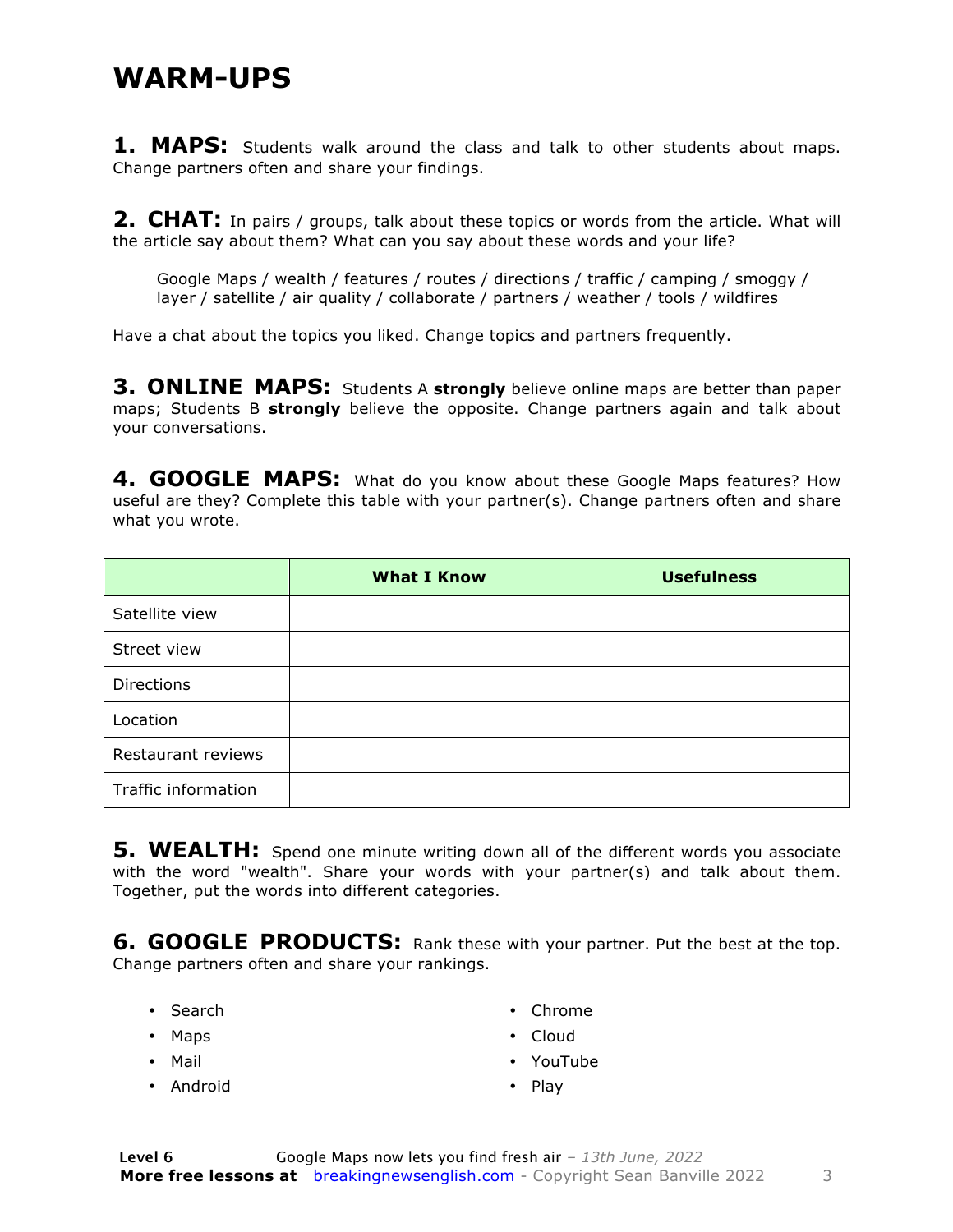### **VOCABULARY MATCHING**

#### **Paragraph 1**

| 1.  | boast         | a. | Advice or information to help people or<br>make them aware of something. |  |
|-----|---------------|----|--------------------------------------------------------------------------|--|
| 2.  | wealth        | b. | Of a person, place, or thing that has many<br>good features.             |  |
| 3.  | traffic       | c. | Showed to the public for the first time.                                 |  |
| 4.  | footfall      | d. | A lot of something useful.                                               |  |
| 5.  | unveiled      | e. | The number of people entering a shop or<br>area at a given time.         |  |
| 6.  | smoggy        | f. | Vehicles moving on the roads.                                            |  |
| 7.  | guidance      | g. | Smokey and foggy.                                                        |  |
|     | Paragraph 2   |    |                                                                          |  |
| 8.  | tap           | h. | Write or enter something using a keyboard<br>or keypad.                  |  |
| 9.  | collaborate   | i. | The situation at a particular time during a<br>process or brush.         |  |
| 10. |               |    |                                                                          |  |
|     | authoritative | j. | Work jointly on an activity or project.                                  |  |
| 11. | informed      | k. | A large, destructive fire that spreads quickly<br>over forests.          |  |
| 12. | impact        | Ι. | Able to be trusted as being accurate or true;<br>reliable.               |  |
| 13. | wildfire      | m. | Having or showing knowledge of a subject<br>or situation.                |  |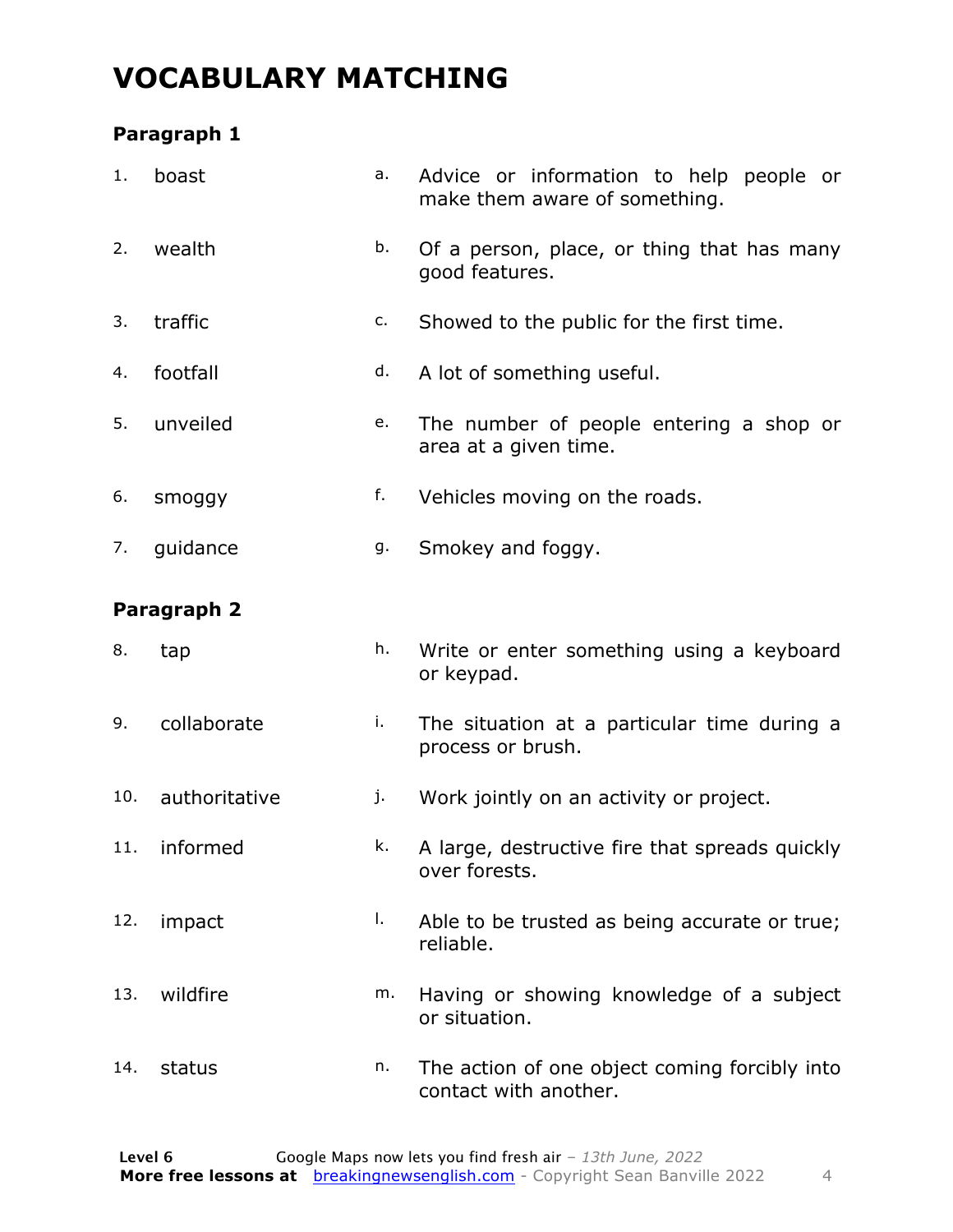### **BEFORE READING / LISTENING**

From https://breakingnewsenglish.com/2206/220613-google-maps.html

#### **1. TRUE / FALSE:** Read the headline. Guess if a-h below are true (T) or false (F).

- 1. The article says Google Maps makes people wealthy. **T / F**
- 2. Google Maps contains restaurant reviews. **T / F**
- 3. The new Air Quality Index (AQI) will tell us if it is smoggy outside. **T / F**
- 4. The AQI will give us information on outdoor activities. **T / F**
- 5. The AQI has its own icon on smartphones. **T / F**
- 6. Google developed the AQI without any help from third parties. **T / F**
- 7. Google hopes the AQI will help people to enjoy summer. **T / F**
- 8. The AQI app also has information about bushfires. **T / F**

#### **2. SYNONYM MATCH:** (The words in **bold** are from the news article.)

- **1. boasts**
- **2. reviews**
- **3. helpful**
- **4. hike**
- **5. guidance**
- **6. tap**
- **7. selecting**
- **8. collaborate**
- **9. authoritative**
- **10. advise**
- a. work together
- b. beneficial
- c. advice
- d. picking
- e. inform
- f. possesses
- g. reliable
- h. critiques
- i. touch
- j. trek

#### **3. PHRASE MATCH:** (Sometimes more than one choice is possible.)

- 1. Google Maps already boasts a wealth
- 2. restaurant reviews and a whole
- 3. Google has just unveiled
- 4. whether it's unusually
- 5. guidance for
- 6. users tap
- 7. the satellite or street view
- 8. We collaborate
- 9. helpful and authoritative
- 10. advise people on the
- a. on the "Layers" icon
- b. closely with partners
- c. outdoor activities
- d. status of fires
- e. its latest tool
- f. of useful features
- g. information
- h. modes
- i. lot more
- j. smoggy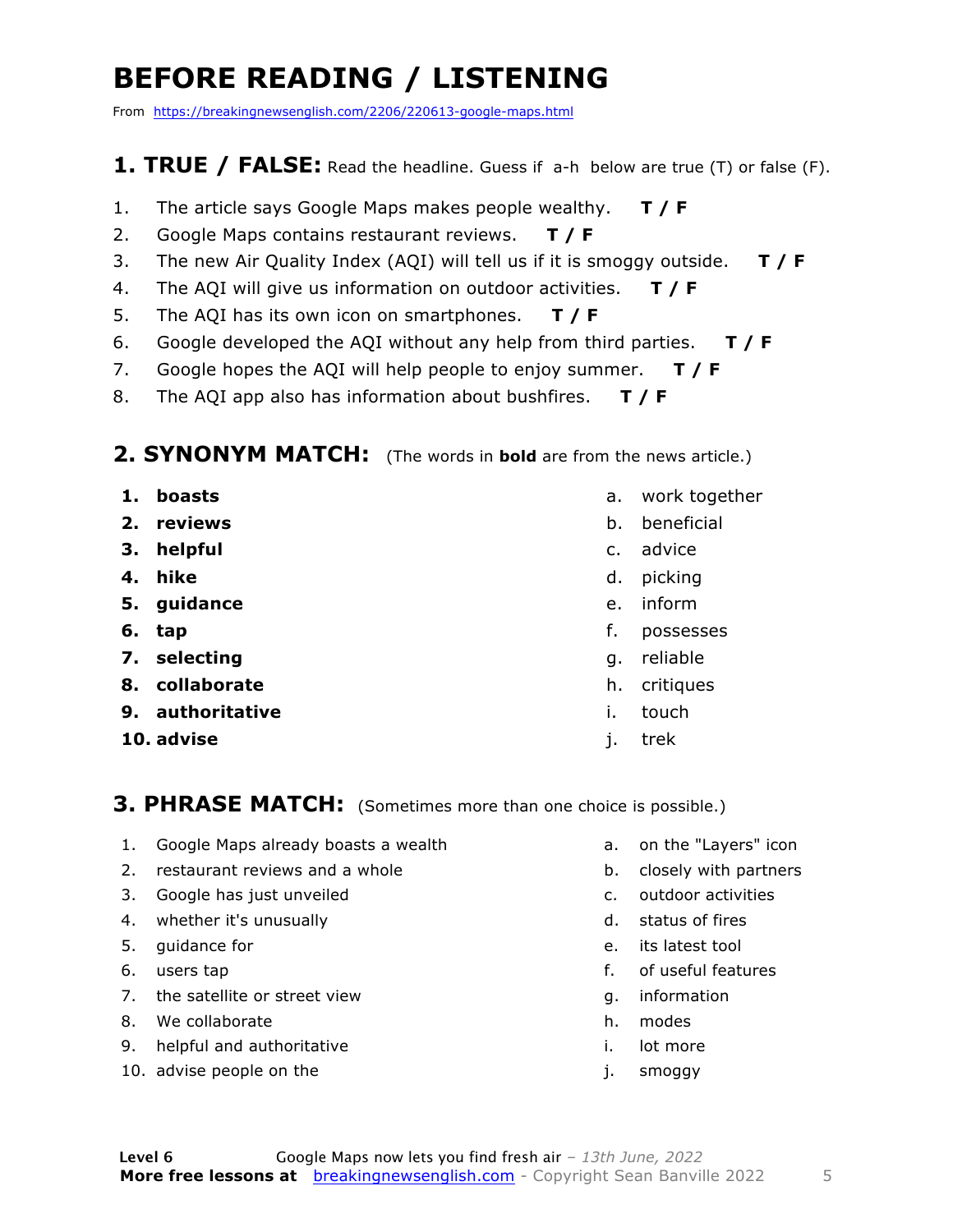### **GAP FILL**

From https://breakingnewsenglish.com/2206/220613-google-maps.html

Google Maps already boasts a (1) \_\_\_\_\_\_\_\_\_\_\_\_\_\_\_\_\_\_\_\_\_\_\_ of useful features for users. Besides showing people where they are, it plans routes, provides real-time (2) \_\_\_\_\_\_\_\_\_\_\_\_\_\_\_\_\_\_\_\_\_\_ directions, street views, traffic and (3) \_\_\_\_\_\_\_\_\_\_\_\_\_\_\_\_\_\_\_\_\_ information, restaurant reviews and a (4) \_\_\_\_\_\_\_\_\_\_\_\_\_\_\_\_\_\_\_\_\_\_\_ lot more. Google has just unveiled its latest tool. Users can now click on its Air Quality Index (AQI) before (5) \_\_\_\_\_\_\_\_\_\_\_\_\_\_\_\_\_\_\_\_\_\_\_ out for a bike ride, picnic, camping trip or hike. Google's products blog  $(6)$   $\blacksquare$   $\blacksquare$   $\blacksquare$   $\blacksquare$   $\blacksquare$   $\blacksquare$   $\blacksquare$   $\blacksquare$   $\blacksquare$   $\blacksquare$   $\blacksquare$   $\blacksquare$   $\blacksquare$   $\blacksquare$   $\blacksquare$   $\blacksquare$   $\blacksquare$   $\blacksquare$   $\blacksquare$   $\blacksquare$   $\blacksquare$   $\blacksquare$   $\blacksquare$   $\blacksquare$   $\blacksquare$   $\blacksquare$   $\blacksquare$   $\blacksquare$   $\blacksquare$   $\blacksquare$   $\blacksquare$ planning outdoor activities, it can be helpful to know the air quality conditions - like whether it's unusually  $(7)$  \_\_\_\_\_\_\_\_\_\_\_\_\_\_\_\_\_\_\_\_\_." It added that its new AQI is, "a measure of how healthy (or unhealthy) the air is, along with (8) \_\_\_\_\_\_\_\_\_\_\_\_\_\_\_\_\_\_\_\_\_ for outdoor activities." *footfall heading wealth guidance whole smoggy spoken stated*

The new feature is a "layer" on Google Maps. To view it, users (9) \_\_\_\_\_\_\_\_\_\_\_\_\_\_\_\_\_\_\_\_\_ on the "Layers" icon in the (10) \_\_\_\_\_\_\_\_\_\_\_\_\_\_\_\_\_\_\_\_\_ right corner of the screen. This is the same button for selecting the satellite or street view  $(11)$   $(11)$   $(12)$   $(12)$   $(13)$   $(13)$   $(14)$   $(15)$   $(16)$   $(17)$   $(18)$   $(19)$   $(19)$   $(19)$   $(19)$   $(19)$   $(19)$   $(19)$   $(19)$   $(19)$   $(19)$   $(19)$   $(19)$   $(19)$   $(19)$   $(19)$   $(19)$   $(19)$   $(19)$   $(19)$   $(19)$   $(19$ quality information on their map. Google said: "We (12) **\_\_\_\_\_\_\_\_\_\_\_\_\_\_\_** closely with partners in the weather and air quality space to surface helpful and  $(13)$ information when you need it most....We hope these tools help you feel safe and (14) and  $\overline{a}$  so you can enjoy the summer." The AQI will also provide updated information on the health (15) \_\_\_\_\_\_\_\_\_\_\_\_\_\_\_\_\_\_\_\_\_ of the air quality. In addition, there is a "wildfires near me" feature to alert, update and advise people on the (16) \_\_\_\_\_\_\_\_\_\_\_\_\_\_\_\_\_\_\_\_\_\_\_\_\_\_ of fires. *top status collaborate informed tap impact modes authoritative*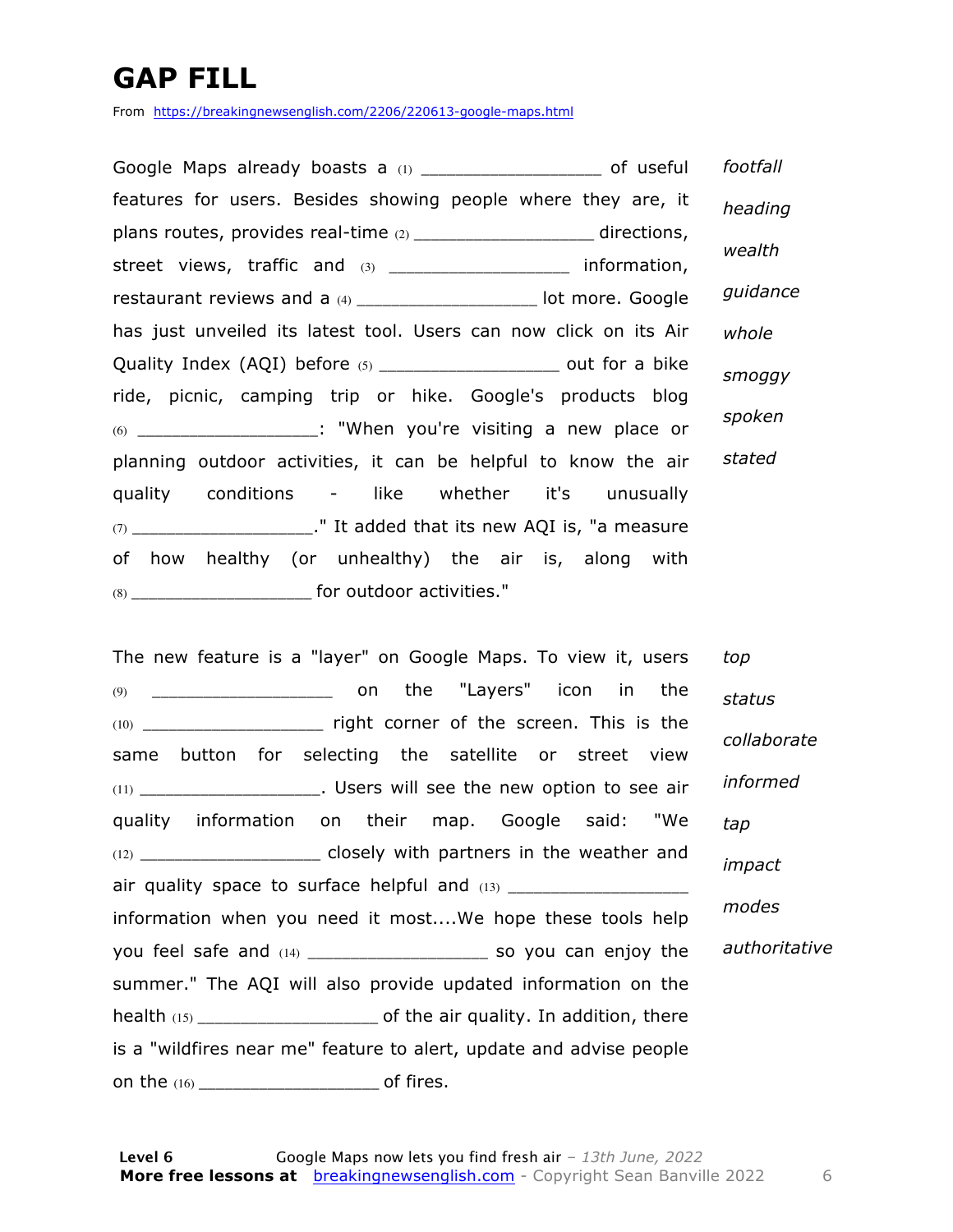#### **LISTENING – Guess the answers. Listen to check.**

From https://breakingnewsenglish.com/2206/220613-google-maps.html

| 1) Google Maps already boasts a wealth of useful ______                                           |
|---------------------------------------------------------------------------------------------------|
| a. features four abusers                                                                          |
| b. features for uses                                                                              |
| c. features four users                                                                            |
| d. features for users                                                                             |
| 2) Besides showing people where they are, ______                                                  |
| a. it plants routes                                                                               |
| b. it plans routes                                                                                |
| c. it planes routes                                                                               |
| d. it pans routes                                                                                 |
| 3) street views, traffic and footfall information, restaurant reviews and a _____                 |
| a. hole lot more                                                                                  |
| b. whole lot more                                                                                 |
| c. whole lots more                                                                                |
| d. whole allot more                                                                               |
| 4) it can be helpful to know the air quality conditions - like whether _________                  |
| a. it's unusual smoggy                                                                            |
| b. it's usually smoggy                                                                            |
| c. it's usually snogging                                                                          |
| d. it's unusually smoggy                                                                          |
| 5) its new AQI is a measure of how healthy (or unhealthy) the air is, __________                  |
| a. a long with guide dance                                                                        |
| b. along with guidance                                                                            |
| c. along with guy dance                                                                           |
| d. along with guide ants                                                                          |
| 6) To view it, users tap on the "Layers" icon in the _______                                      |
| a. top right corner                                                                               |
| b. top light corner                                                                               |
| c. top rite corner                                                                                |
| d. top alight corner                                                                              |
| 7) This is the same button for selecting the satellite or _______                                 |
| a. street view nodes                                                                              |
| b. street view moats                                                                              |
| c. street view mods                                                                               |
| d. street view modes                                                                              |
| 8) We hope these tools help you feel ______                                                       |
| a. safe and in formed                                                                             |
| b. safe and uniformed                                                                             |
| c. safe and informed                                                                              |
| d. safe and inform                                                                                |
| 9) The AQI will also provide updated information on the health _______ air quality                |
| a. compact of the                                                                                 |
| b. impact of the                                                                                  |
| c. in pact of the                                                                                 |
| d. imp pact of the                                                                                |
|                                                                                                   |
| 10) a "wildfires near me" feature to alert, update and advise people _______<br>a. on the statues |
| b. on the status                                                                                  |
|                                                                                                   |

- c. on the states
- d. on the state as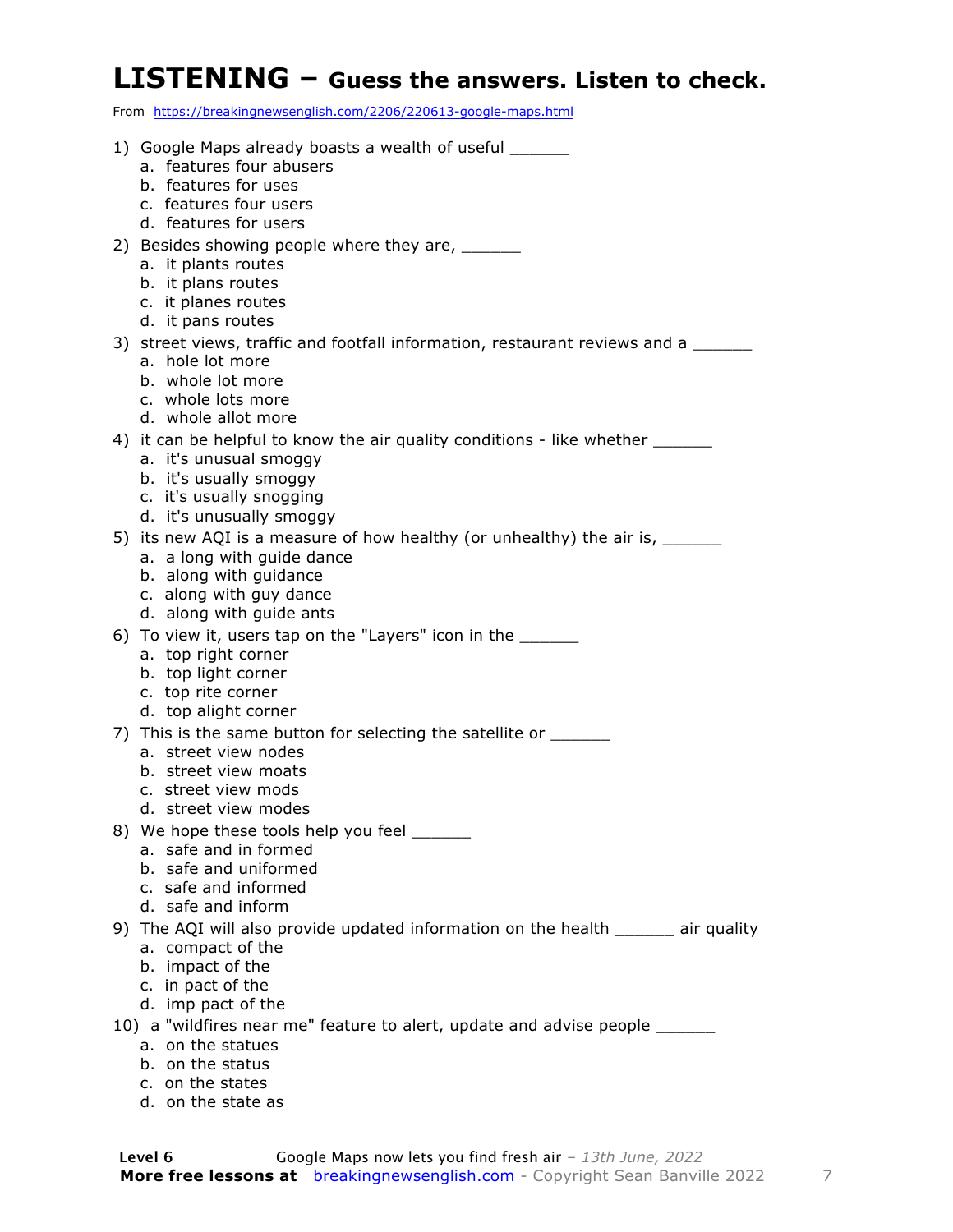#### **LISTENING – Listen and fill in the gaps**

From https://breakingnewsenglish.com/2206/220613-google-maps.html

Google Maps already (1) \_\_\_\_\_\_\_\_\_\_\_\_\_\_\_\_\_\_\_\_\_\_\_\_\_\_\_ of useful features for users. Besides showing people where they are, it plans routes, provides realtime spoken directions, street views, (2) \_\_\_\_\_\_\_\_\_\_\_\_\_\_\_\_\_\_\_\_ information, restaurant reviews and a whole lot more. Google has (3) **South Contract Seart Street Street Street Street Street Street Street Street Street Street Street Street Street Street Street Street Street Street Street Street Street Street Street Street Street Street Street Street** Index (AQI) before (4) \_\_\_\_\_\_\_\_\_\_\_\_\_\_\_\_\_\_\_\_ a bike ride, picnic, camping trip or hike. Google's products blog stated: "When you're visiting a new place or planning outdoor activities, it can be helpful to know the air quality conditions - like whether  $(5)$  \_\_\_\_\_\_\_\_\_\_\_\_\_\_\_\_\_\_\_\_\_\_\_\_\_\_\_\_." It added that its new AQI is, "a measure of how healthy (or unhealthy) the air is, (6) \_\_\_\_\_\_\_\_\_\_\_\_\_\_\_\_\_\_\_\_ for outdoor activities."

The new feature is a "layer" on Google Maps.  $(7)$  \_\_\_\_\_\_\_\_\_\_\_\_\_\_\_\_\_\_\_\_\_\_\_\_, users tap on the "Layers" icon in the top right corner of the screen. This is the same button for (8) \_\_\_\_\_\_\_\_\_\_\_\_\_\_\_\_\_\_\_\_ or street view modes. Users will see the new option to see air quality information on their map. Google said: "We (9) \_\_\_\_\_\_\_\_\_\_\_\_\_\_\_\_\_\_\_\_ partners in the weather and air quality space to surface helpful and authoritative information when you need it most....We hope these tools help you feel (10) \_\_\_\_\_\_\_\_\_\_\_\_\_\_\_\_\_\_\_\_\_\_\_\_\_\_\_\_\_ so you can enjoy the summer." The AQI will (11) \_\_\_\_\_\_\_\_\_\_\_\_\_\_\_\_\_\_\_\_ information on the health impact of the air quality. In addition, there is a "wildfires near me" (12) \_\_\_\_\_\_\_\_\_\_\_\_\_\_\_\_\_\_\_\_\_\_\_, update and advise people on the status of fires.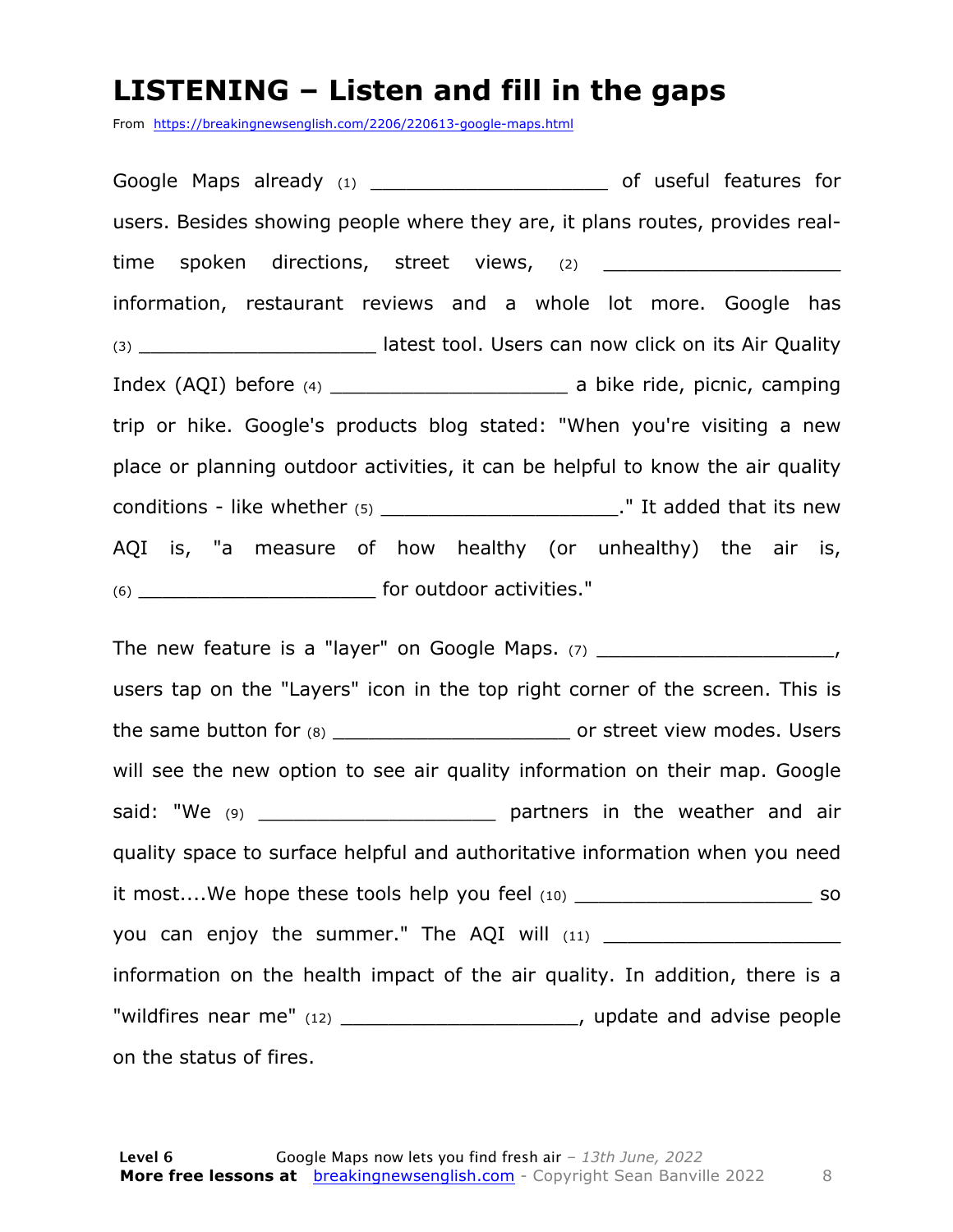### **COMPREHENSION QUESTIONS**

From https://breakingnewsenglish.com/2206/220613-google-maps.html

- 1. What does the article say Google Maps boasts a wealth of?
- 2. What kinds of reviews does Google Maps provide?
- 3. What does the article say Google has unveiled?
- 4. What unusual thing might the Air Quality Index tell us about?
- 5. What guidance will the Air Quality Index tell us about?
- 6. What do we tap to access the Air Quality Index?
- 7. Where on the screen is the icon to access the Air Quality Index?
- 8. Who does Google work closely with?
- 9. How does Google hope people will feel after using the Air Quality Index?
- 10. What additional feature does the Air Quality Index have?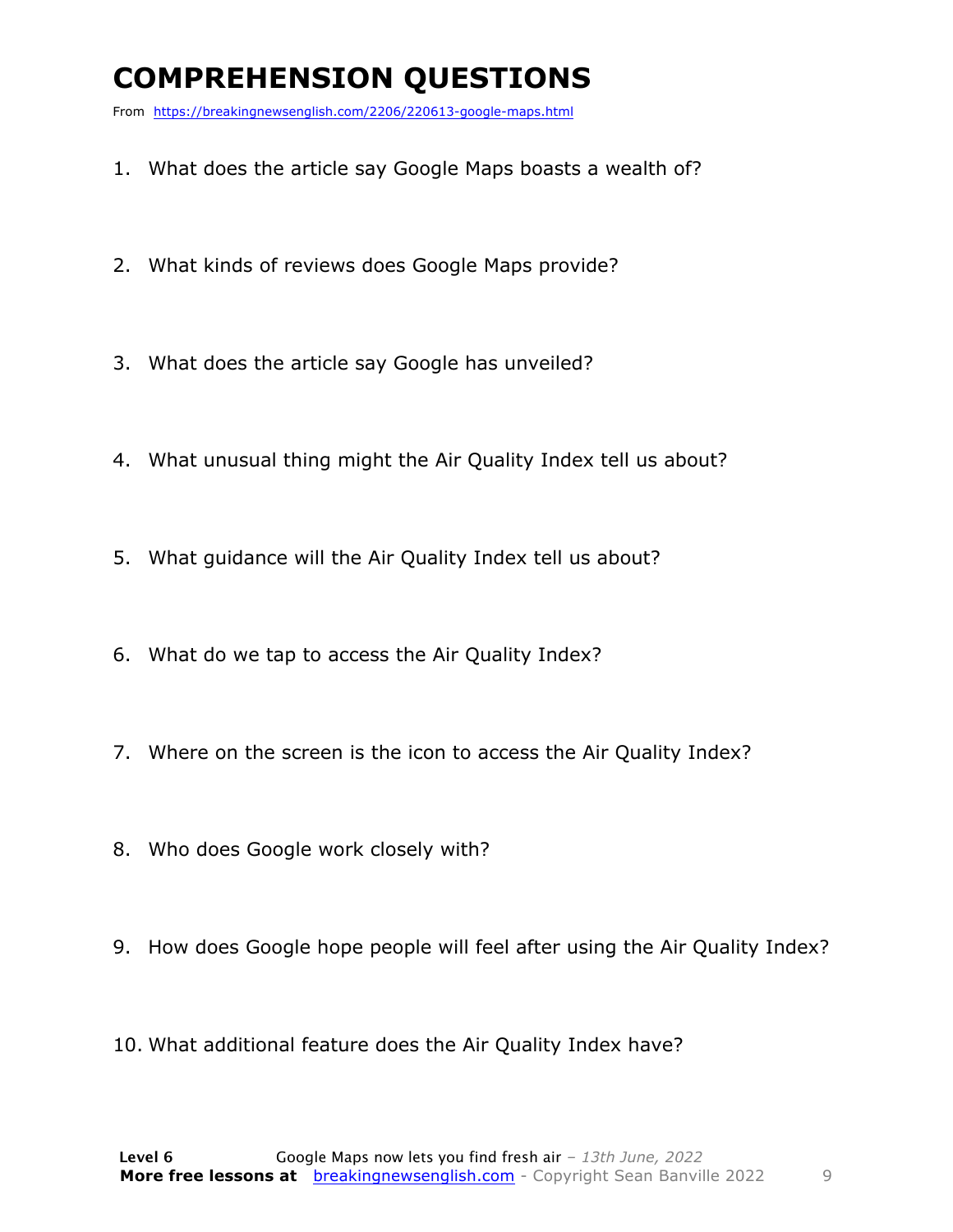### **MULTIPLE CHOICE - QUIZ**

From https://breakingnewsenglish.com/2206/220613-google-maps.html

| 1) What does the article say Google   | 6) What do we tap to access the Air     |
|---------------------------------------|-----------------------------------------|
| Maps boasts a wealth of?              | Quality Index?                          |
| a) products                           | a) the Layers icon                      |
| b) useful features                    | b) shake our phone                      |
| c) maps                               | c) swipe left                           |
| d) quality                            | d) swipe right                          |
| 2) What kinds of reviews does         | 7) Where on the screen is the icon to   |
| Google Maps provide?                  | access the Air Quality Index?           |
| a) map reviews                        | a) the middle                           |
| b) satellite reviews                  | b) the bottom left corner               |
| c) street reviews                     | c) the top right corner                 |
| d) restaurant reviews                 | d) second from the left                 |
| 3) What does the article say Google   | 8) Who does Google work closely         |
| has unveiled?                         | with?                                   |
| a) a new HQ                           | a) its partners                         |
| b) a statue                           | b) Apple                                |
| c) its latest tools                   | c) the meteorological office            |
| d) a new OS                           | d) doctors                              |
| 4) What unusual thing might the Air   | 9) How does Google hope people will     |
| Quality Index tell us about?          | feel after using the Air Quality Index? |
| a) smog                               | a) happy and healthy                    |
| b) fog                                | b) safe and sound                       |
| c) smoke                              | c) knowledgeable                        |
| d) sleet                              | d) safe and informed                    |
| 5) What guidance will the Air Quality | 10) What additional feature does the    |
| Index tell us about?                  | Air Quality Index have?                 |
| a) health                             | a) a pollen counter                     |
| b) outdoor activities                 | b) a UV detector                        |
| c) how to drive                       | c) a wildfire alert                     |
| d) map reading                        | d) a humidity counter                   |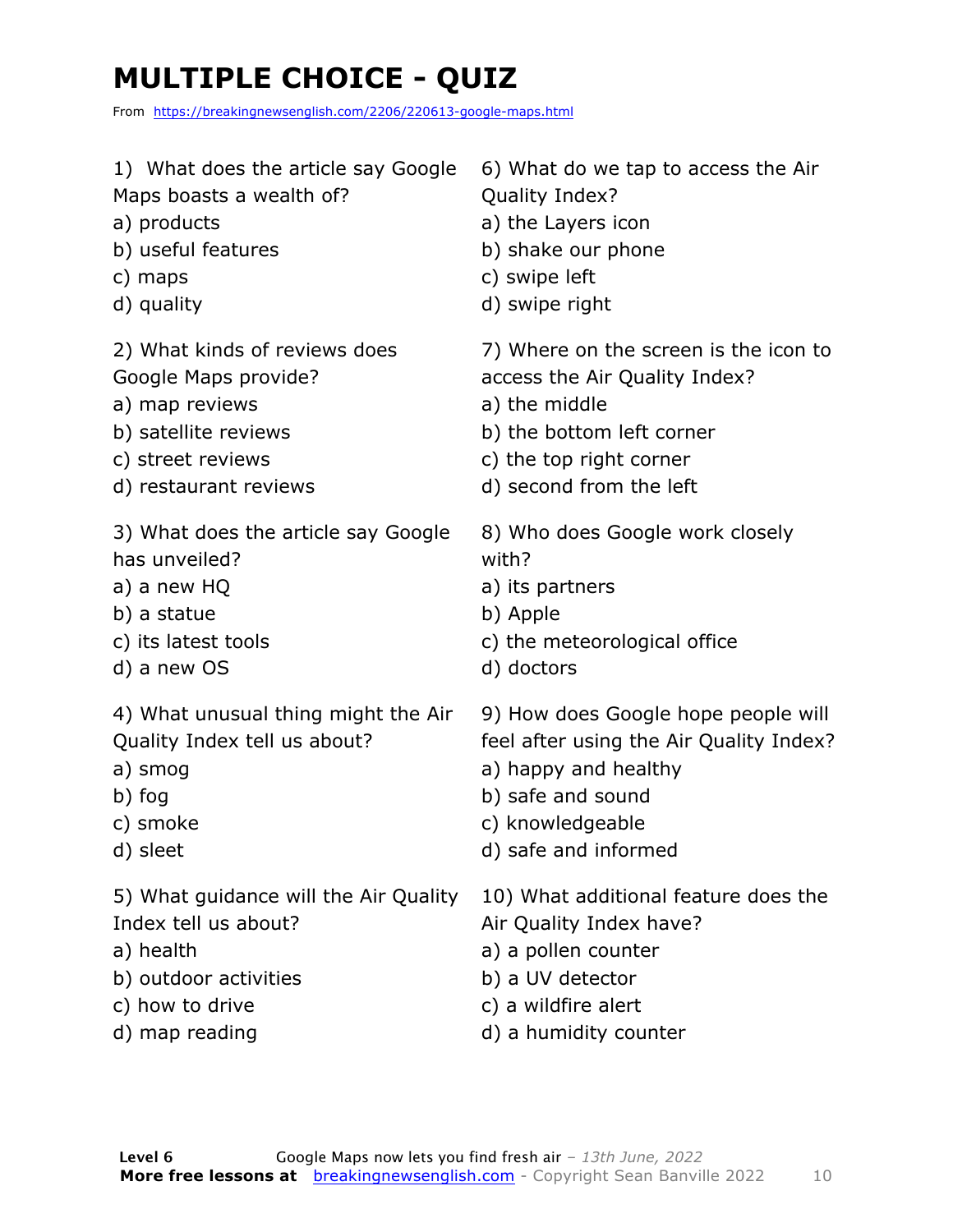### **ROLE PLAY**

From https://breakingnewsenglish.com/2206/220613-google-maps.html

#### **Role A – Maps**

You think Google Maps is Google's best product. Tell the others three reasons why. Tell them why their products aren't as good. Also, tell the others which is the least useful of these (and why): Gmail, Search or YouTube.

#### **Role B – Gmail**

You think Gmail is Google's best product. Tell the others three reasons why. Tell them why their products aren't as good. Also, tell the others which is the least useful of these (and why): Google Maps, Search or YouTube.

#### **Role C – Search**

You think Search is Google's best product. Tell the others three reasons why. Tell them why their products aren't as good. Also, tell the others which is the least useful of these (and why): Gmail, Google Maps or YouTube.

#### **Role D – YouTube**

You think YouTube is Google's best product. Tell the others three reasons why. Tell them why their products aren't as good. Also, tell the others which is the least useful of these (and why): Gmail, Search or Google Maps.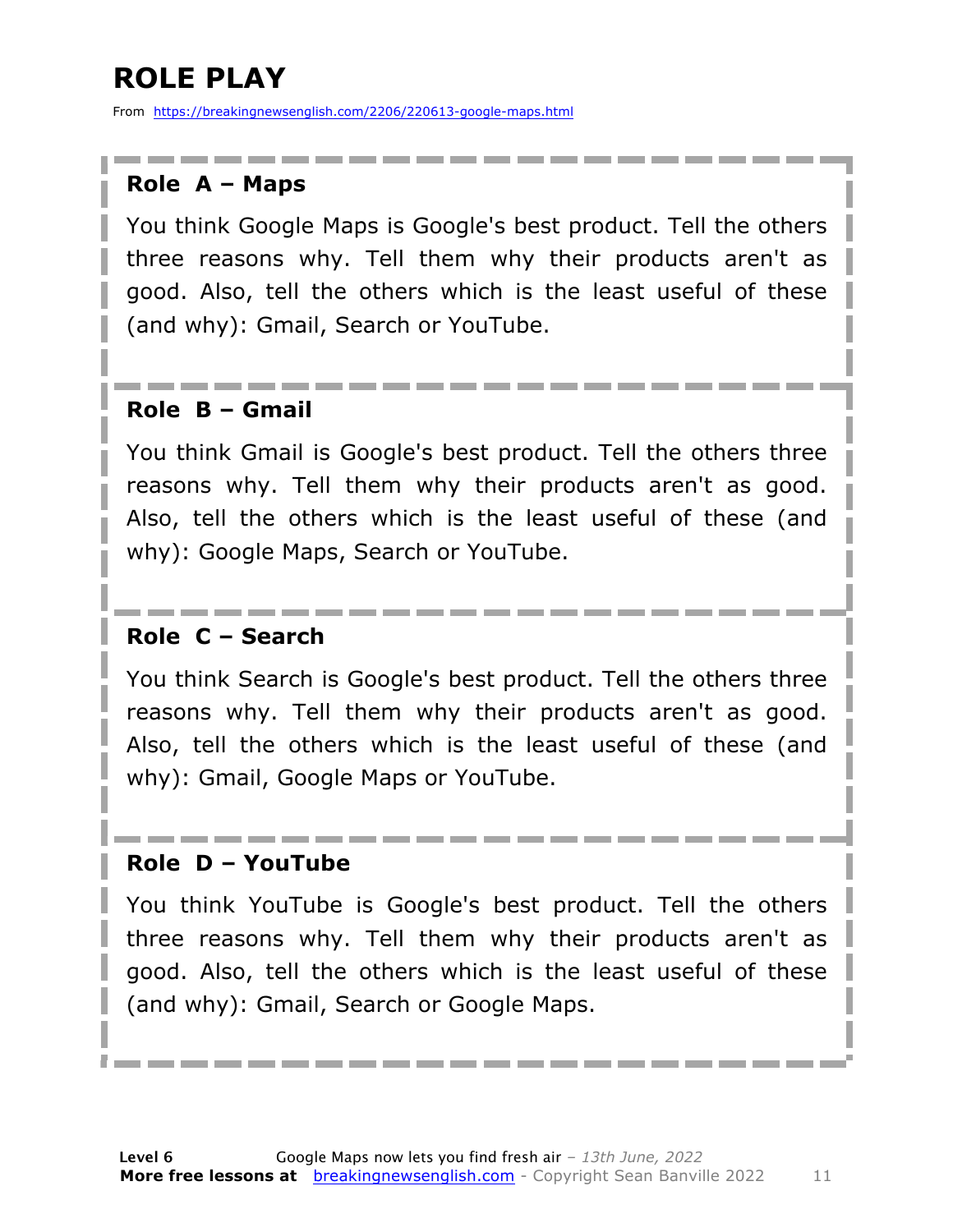### **AFTER READING / LISTENING**

From https://breakingnewsenglish.com/2206/220613-google-maps.html

**1. WORD SEARCH:** Look in your dictionary / computer to find collocates, other meanings, information, synonyms … for the words 'Google' and 'maps'.

| Google | maps |
|--------|------|
|        |      |
|        |      |
|        |      |

- Share your findings with your partners.
- Make questions using the words you found.
- Ask your partner / group your questions.

2. **ARTICLE OUESTIONS:** Look back at the article and write down some questions you would like to ask the class about the text.

- Share your questions with other classmates / groups.
- Ask your partner / group your questions.

**3. GAP FILL:** In pairs / groups, compare your answers to this exercise. Check your answers. Talk about the words from the activity. Were they new, interesting, worth learning…?

**4. VOCABULARY:** Circle any words you do not understand. In groups, pool unknown words and use dictionaries to find their meanings.

**5. TEST EACH OTHER:** Look at the words below. With your partner, try to recall how they were used in the text:

| boasts<br>$\bullet$<br>• spoken<br>• whole<br>$\cdot$ trip<br>• unusually<br>• measure | • view<br>• button<br>• closely<br>$\bullet$ hope<br>• provide<br>$\cdot$ status |
|----------------------------------------------------------------------------------------|----------------------------------------------------------------------------------|
|----------------------------------------------------------------------------------------|----------------------------------------------------------------------------------|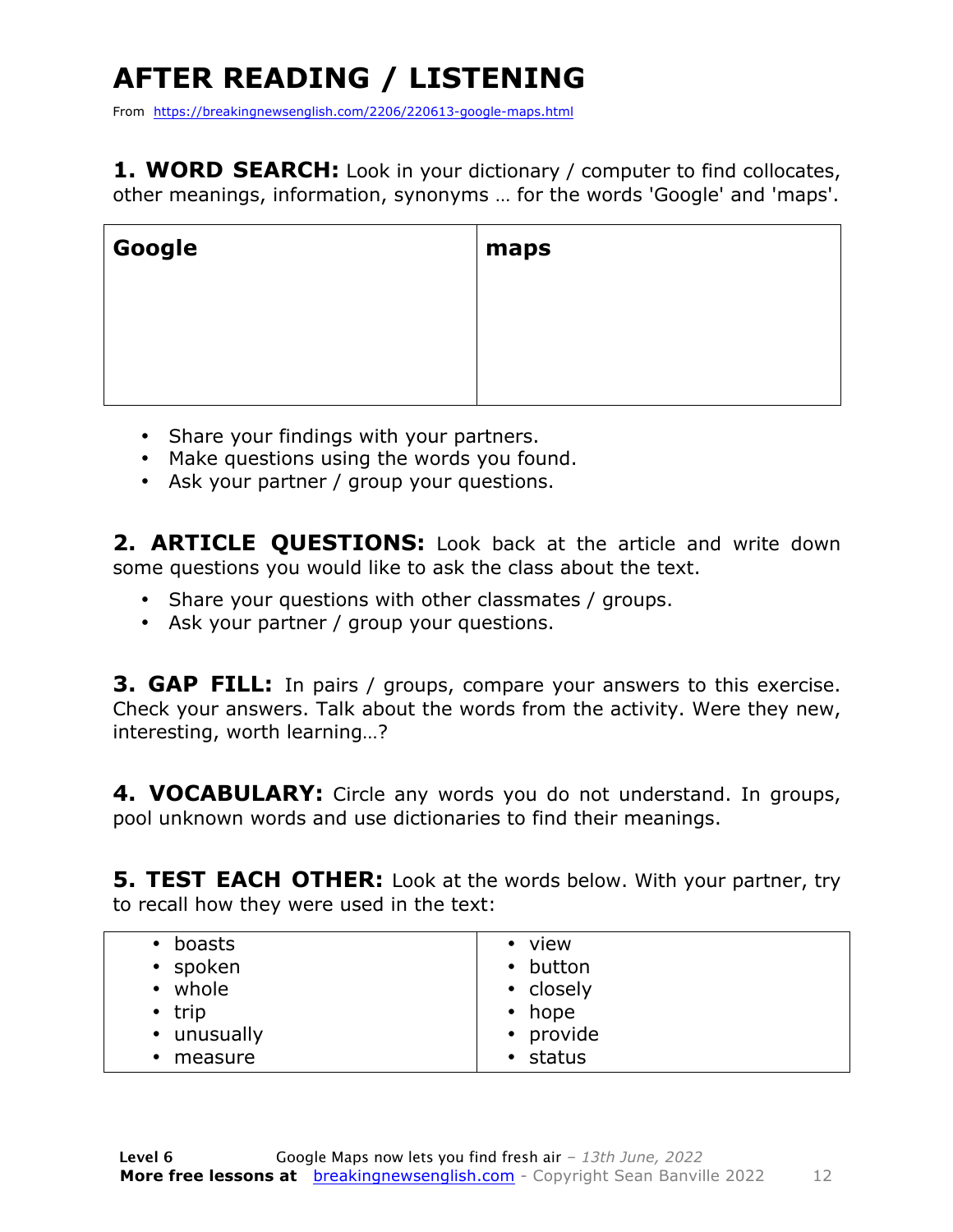### **GOOGLE MAPS SURVEY**

From https://breakingnewsenglish.com/2206/220613-google-maps.html

Write five GOOD questions about Google Maps in the table. Do this in pairs. Each student must write the questions on his / her own paper.

When you have finished, interview other students. Write down their answers.

|      | STUDENT 1 | STUDENT 2 | STUDENT 3 |
|------|-----------|-----------|-----------|
| Q.1. |           |           |           |
| Q.2. |           |           |           |
| Q.3. |           |           |           |
| Q.4. |           |           |           |
| Q.5. |           |           |           |

- Now return to your original partner and share and talk about what you found out. Change partners often.
- Make mini-presentations to other groups on your findings.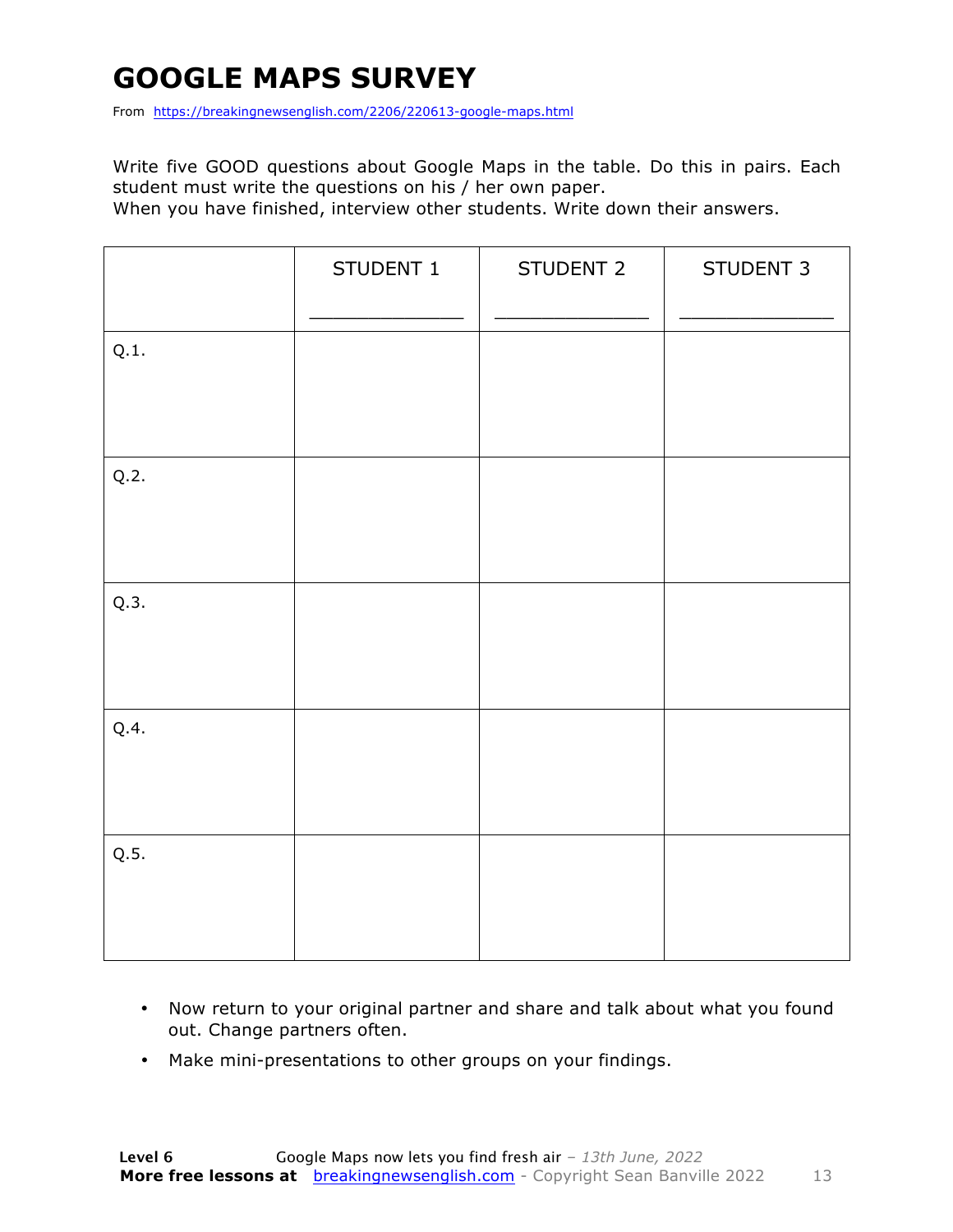### **GOOGLE MAPS DISCUSSION**

STUDENT A's QUESTIONS (Do not show these to student B)

- 1. What did you think when you read the headline?
- 2. What images are in your mind when you hear the word 'Google'?
- 3. What do you think of Google Maps?
- 4. Are you good at reading maps?
- 5. What features of Google Maps do you like?
- 6. Are you good with directions?
- 7. How important is knowing about air quality at your location?
- 8. How do you plan a route?
- 9. How much do you worry about air quality?
- 10. What outdoor activities do you like?

*Google Maps now lets you find fresh air – 13th June, 2022* Thousands more free lessons at breakingnewsenglish.com

-----------------------------------------------------------------------------

#### **GOOGLE MAPS DISCUSSION**

STUDENT B's QUESTIONS (Do not show these to student A)

- 11. Did you like reading this article? Why/not?
- 12. What do you think of when you hear the word 'map'?
- 13. What do you think about what you read?
- 14. What do you think of maps?
- 15. Do you prefer online maps or paper maps?
- 16. How does Google Maps work?
- 17. What other Google products do you like?
- 18. How often do you look at your town on Google Maps?
- 19. How useful is a wildfires feature?
- 20. What questions would you like to ask Google?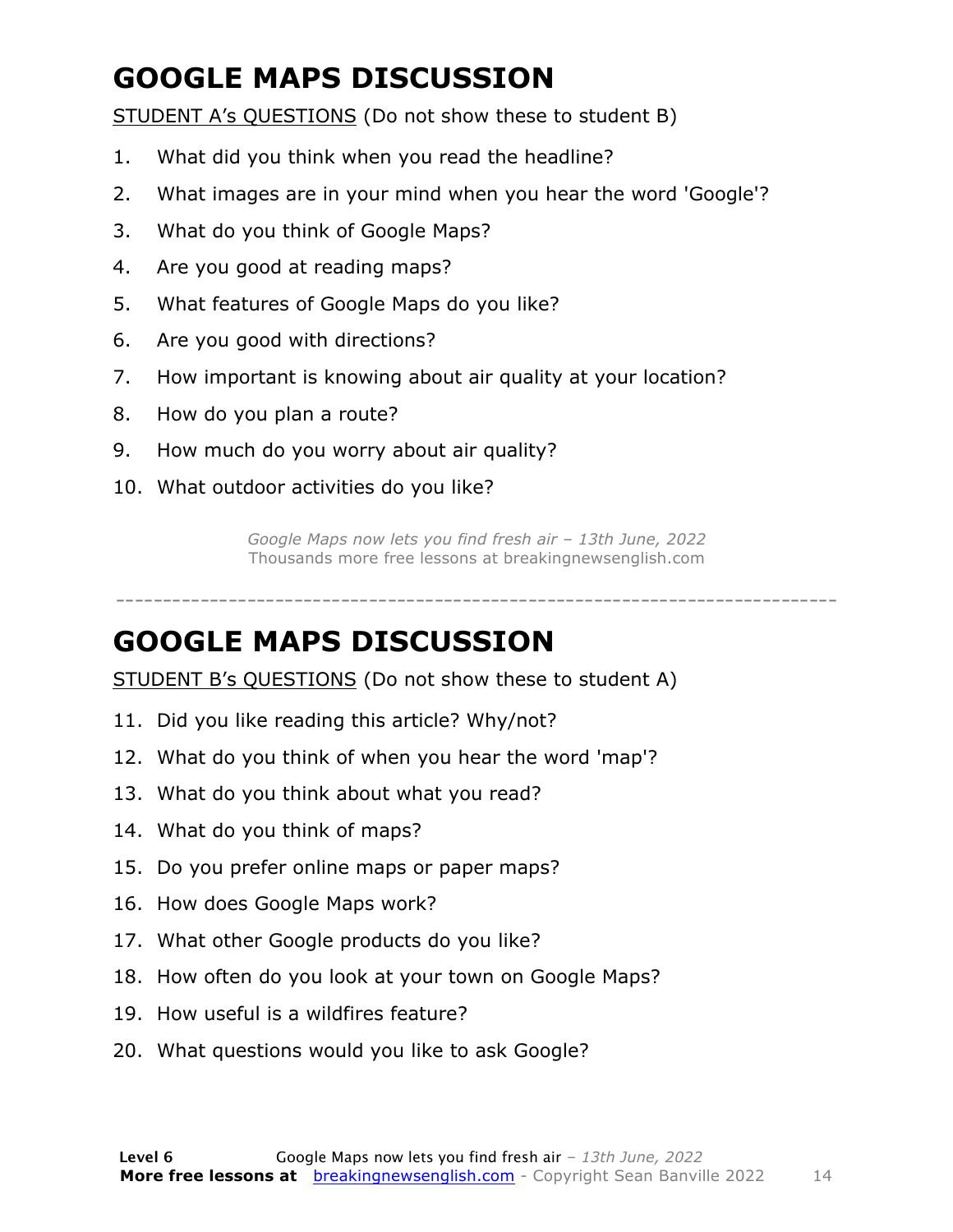### **DISCUSSION (Write your own questions)**

STUDENT A's QUESTIONS (Do not show these to student B)

| 1. |                                          |
|----|------------------------------------------|
|    |                                          |
| 2. |                                          |
|    |                                          |
| 3. |                                          |
|    |                                          |
| 4. |                                          |
|    |                                          |
| 5. |                                          |
|    |                                          |
| 6. |                                          |
|    | Copyright © breakingnewsenglish.com 2022 |

### **DISCUSSION (Write your own questions)**

STUDENT B's QUESTIONS (Do not show these to student A)

| 1. | <u> Alexandria de la contrada de la contrada de la contrada de la contrada de la contrada de la contrada de la c</u> |  |
|----|----------------------------------------------------------------------------------------------------------------------|--|
|    |                                                                                                                      |  |
| 2. |                                                                                                                      |  |
| 3. |                                                                                                                      |  |
|    |                                                                                                                      |  |
| 4. |                                                                                                                      |  |
| 5. |                                                                                                                      |  |
|    |                                                                                                                      |  |
| 6. |                                                                                                                      |  |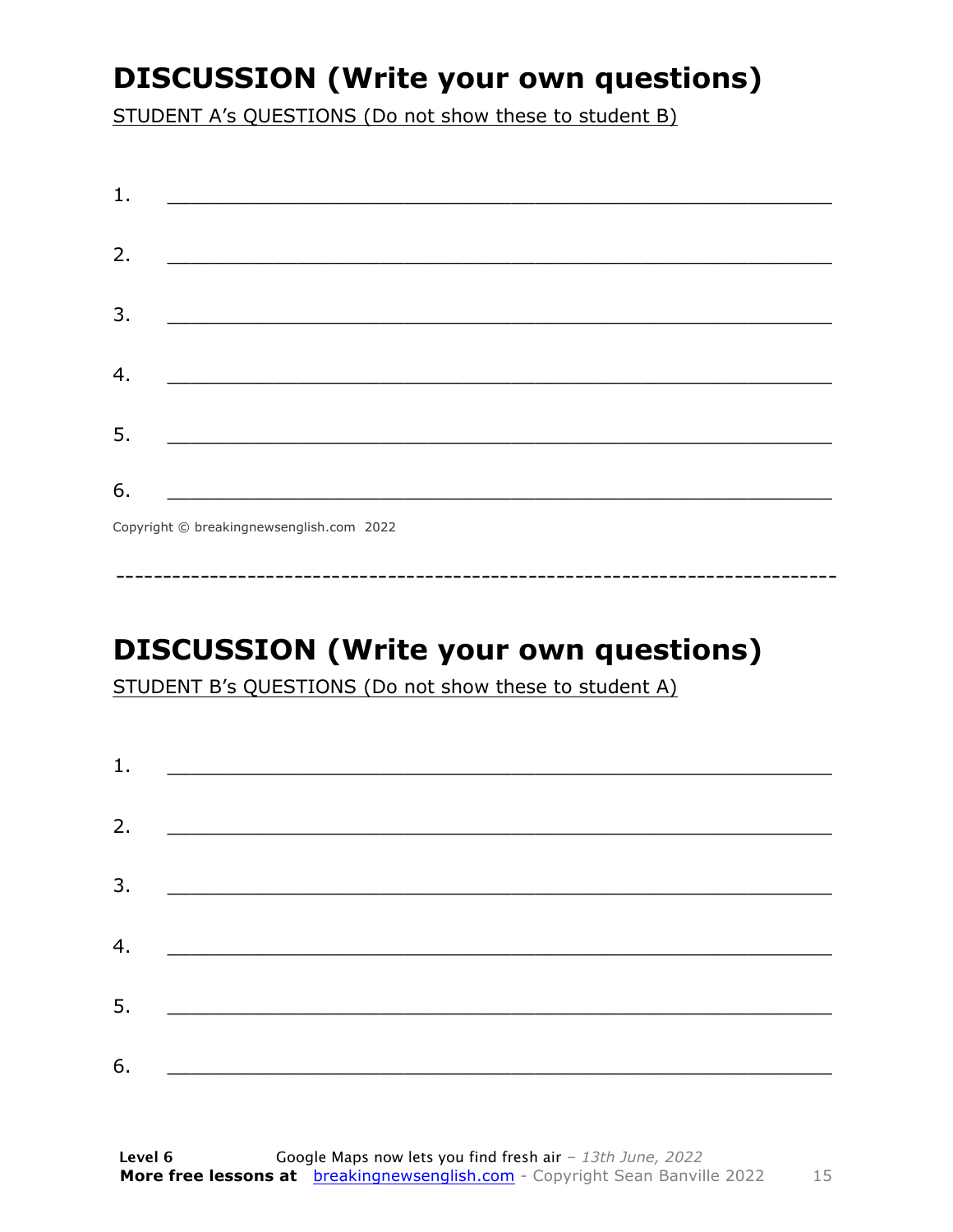### **LANGUAGE - CLOZE**

From https://breakingnewsenglish.com/2206/220613-google-maps.html

Google Maps already (1) a wealth of useful features for users. Besides showing people where they are, it plans routes, provides (2) \_\_\_\_\_-time spoken directions, street views, traffic and footfall information, restaurant reviews and a whole (3) more. Google has just unveiled its latest tool. Users can now click on its Air Quality Index (AQI) before heading (4) \_\_\_\_ for a bike ride, picnic, camping trip or hike. Google's products blog stated: "When you're visiting a new place or planning outdoor activities, it can be helpful to know (5) \_\_\_\_ air quality conditions - like whether it's unusually smoggy." It added that its new AQI is, "a measure of how healthy (or unhealthy) the air is, (6) \_\_\_\_ with guidance for outdoor activities."

The new feature is a "layer" on Google Maps. To view it, users  $(7)$  \_\_\_ on the "Layers" icon in the top right corner of the screen. This is the same button for (8) the satellite or street view modes. Users will see the new option to see air quality information on their map. Google said: "We collaborate (9) \_\_\_\_ with partners in the weather and air quality space to surface helpful and authoritative information when you need (10) \_\_\_\_\_ most....We hope these tools help you feel safe and informed so you can enjoy the summer." The AQI will also provide updated information  $(11)$  \_\_\_\_ the health impact of the air quality. In addition, there is a "wildfires near me" feature to alert, update and advise people on the  $(12)$  of fires.

#### **Put the correct words from the table below in the above article.**

| 1.  | (a) | boasts     | (b) | bastes    | (c) | boosts   | (d) | boots   |
|-----|-----|------------|-----|-----------|-----|----------|-----|---------|
| 2.  | (a) | really     | (b) | reality   | (c) | real     | (d) | surreal |
| 3.  | (a) | lots       | (b) | allot     | (c) | lot      | (d) | loads   |
| 4.  | (a) | down       | (b) | up        | (c) | in       | (d) | out     |
| 5.  | (a) | the        | (b) | such      | (c) | what     | (d) | one     |
| 6.  | (a) | gone       | (b) | along     | (c) | going    | (d) | longing |
| 7.  | (a) | tape       | (b) | tip       | (c) | top      | (d) | tap     |
| 8.  | (a) | plumping   | (b) | selecting | (c) | settling | (d) | opting  |
| 9.  | (a) | adjacently | (b) | nearly    | (c) | closely  | (d) | densely |
| 10. | (a) | much       | (b) | it        | (c) | these    | (d) | them    |
| 11. | (a) | at         | (b) | of        | (c) | in       | (d) | on      |
| 12. | (a) | stash      | (b) | status    | (c) | statutes | (d) | statues |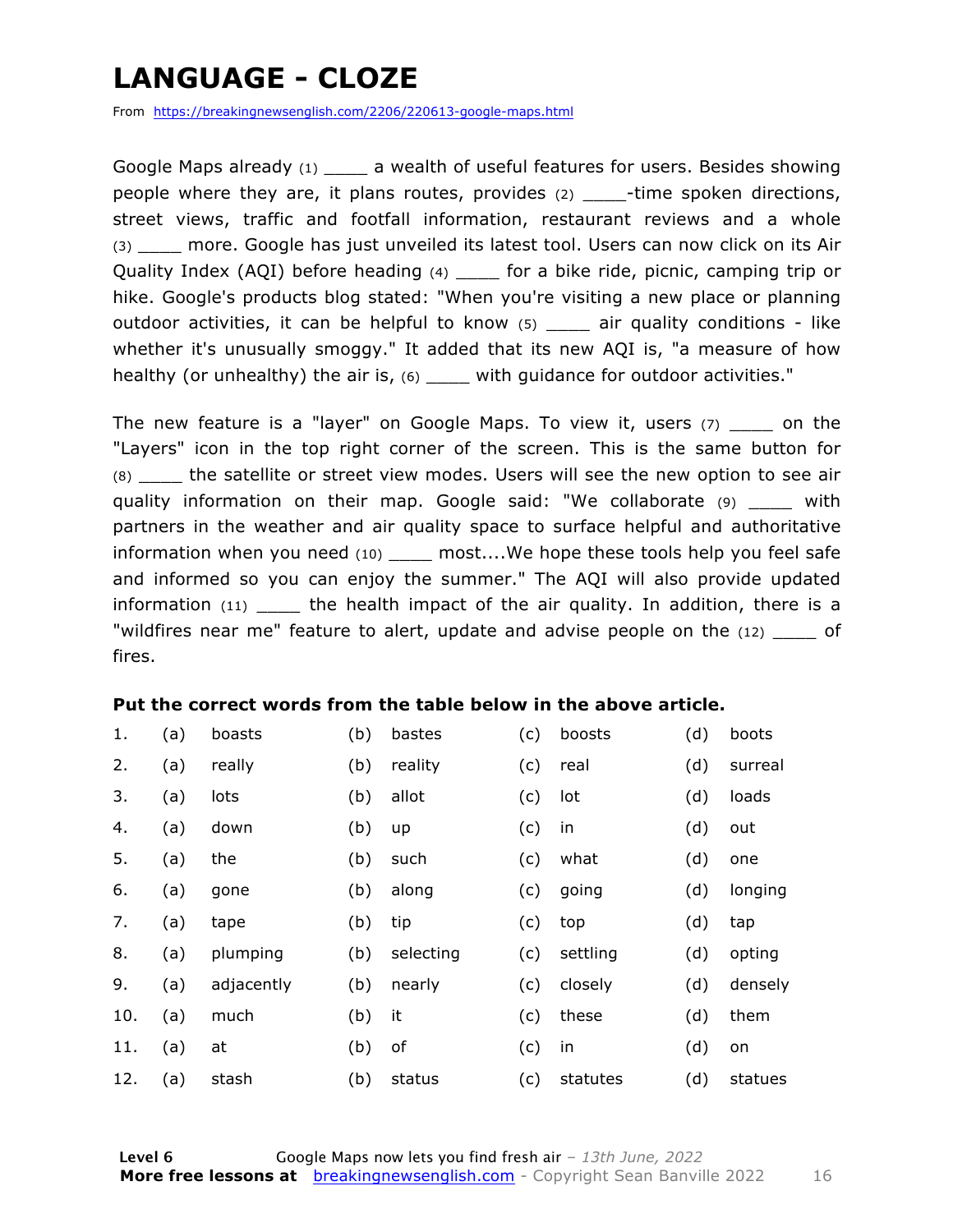### **SPELLING**

From https://breakingnewsenglish.com/2206/220613-google-maps.html

#### **Paragraph 1**

- 1. otsabs a wealth of useful features
- 2. traffic and **Ifalofto** information
- 3. just nedvelui its latest tool
- 4. know the air quality ntncidsooi
- 5. whether it's unusually ggsoym
- 6. along with eucginda for outdoor activities

#### **Paragraph 2**

- 7. itlstleae or street view modes
- 8. We crooabatlle closely with partners
- 9. ietaotvairuht information
- 10. help you feel safe and niomrefd
- 11. a "sildfeirw near me" feature
- 12. advise people on the usttsa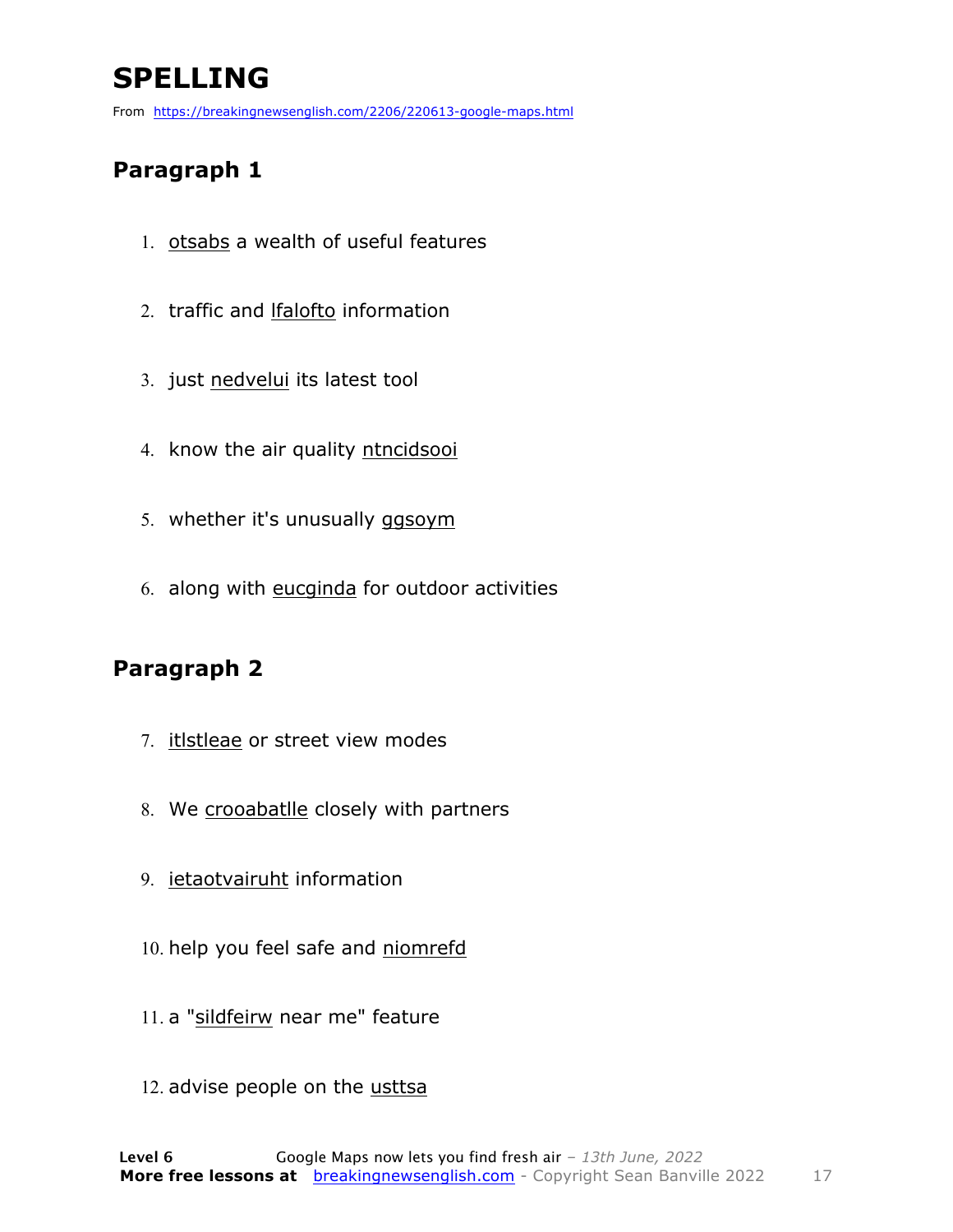### **PUT THE TEXT BACK TOGETHER**

From https://breakingnewsenglish.com/2206/220613-google-maps.html

#### **Number these lines in the correct order.**

- ( ) enjoy the summer." The AQI will also provide updated information on the health
- ( ) The new feature is a "layer" on Google Maps. To view it, users tap on the "Layers" icon in the top
- ( ) impact of the air quality. In addition, there is a "wildfires near me" feature to alert, update and advise people on the status of fires.
- $($ ) right corner of the screen. This is the same button for selecting the satellite or street view
- ( ) conditions like whether it's unusually smoggy." It added that its new AQI is, "a measure of how
- ( ) information when you need it most....We hope these tools help you feel safe and informed so you can
- ( *1* ) Google Maps already boasts a wealth of useful features for users. Besides showing people where they are, it plans
- ( ) visiting a new place or planning outdoor activities, it can be helpful to know the air quality
- ( ) reviews and a whole lot more. Google has just unveiled its latest tool. Users can now click on its Air Quality Index (AQI) before heading
- ( ) out for a bike ride, picnic, camping trip or hike. Google's products blog stated: "When you're
- ( ) closely with partners in the weather and air quality space to surface helpful and authoritative
- ( ) modes. Users will see the new option to see air quality information on their map. Google said: "We collaborate
- ( ) routes, provides real-time spoken directions, street views, traffic and footfall information, restaurant
- ( ) healthy (or unhealthy) the air is, along with guidance for outdoor activities."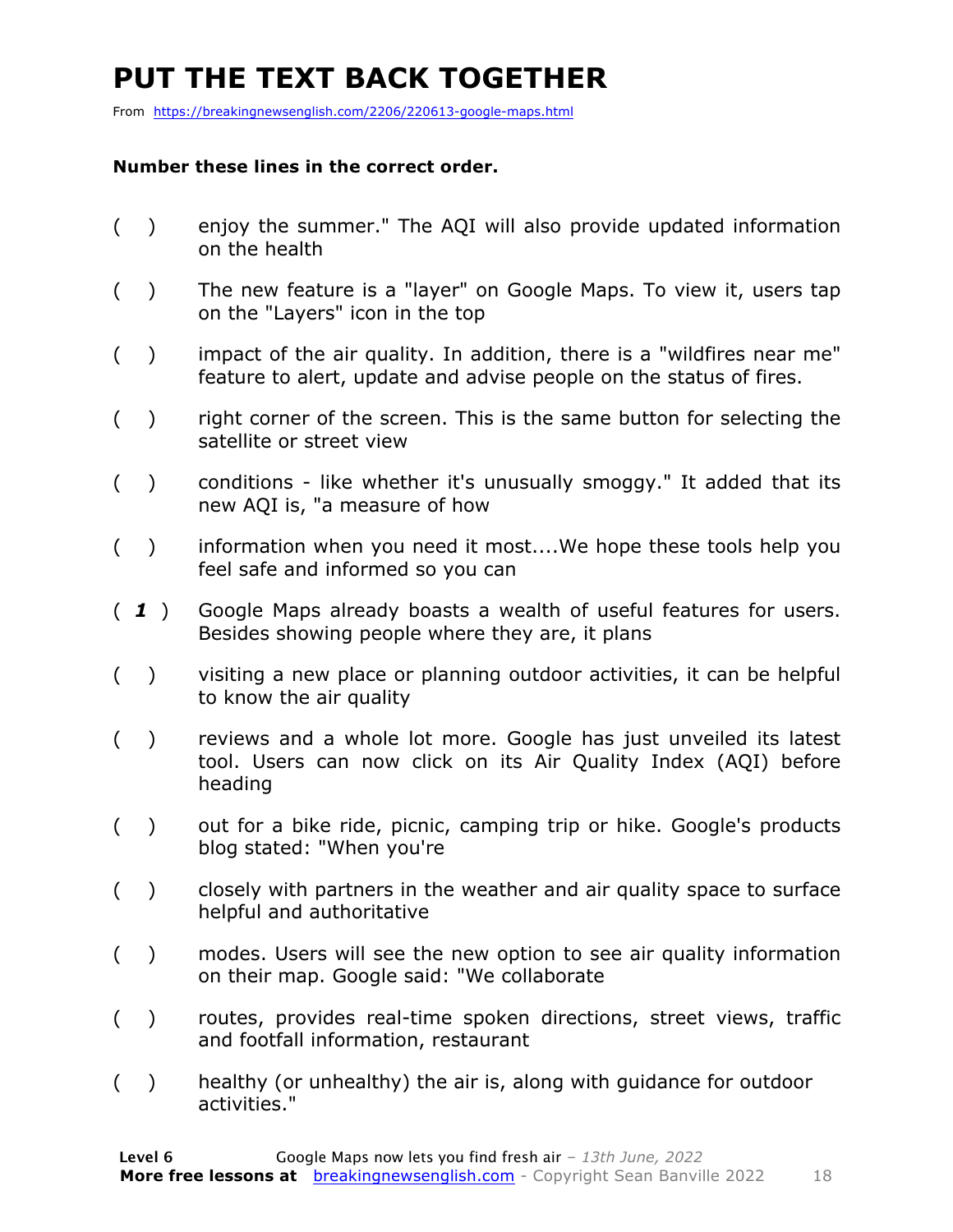#### **PUT THE WORDS IN THE RIGHT ORDER**

From https://breakingnewsenglish.com/2206/220613-google-maps.html

- 1. Maps wealth of useful boasts already features. a
- 2. just unveiled its has Google useful latest tool.
- 3. its air index. quality on can click Users
- 4. the helpful conditions. to It can be know
- 5. healthy air how is. A of the measure
- 6. on icon. view users the tap it, To
- 7. option new see The quality to air information.
- 8. weather. collaborate We the closely partners with on
- 9. it. and authoritative you Helpful information need when
- 10. help hope you these We tools feel safe.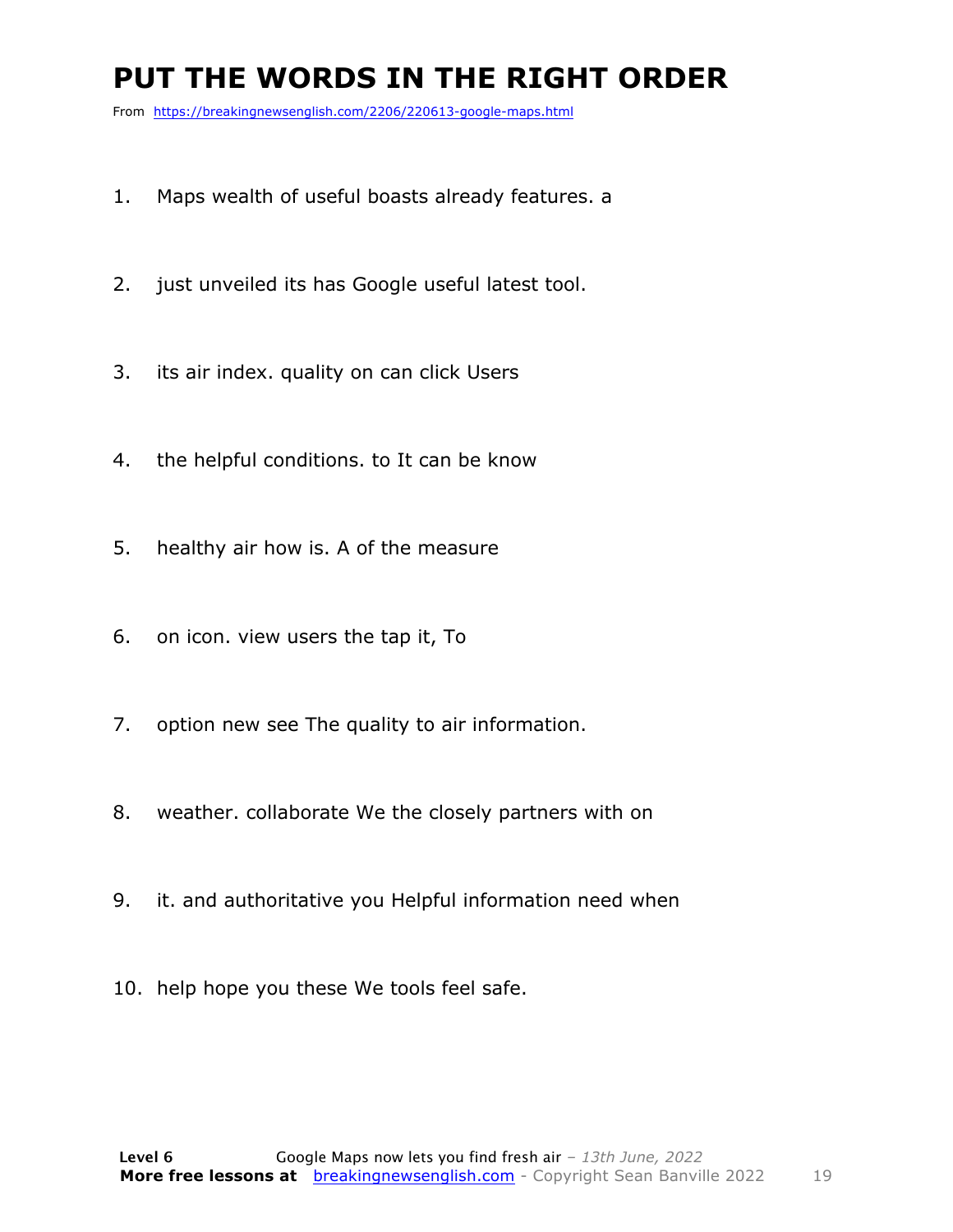### **CIRCLE THE CORRECT WORD (20 PAIRS)**

From https://breakingnewsenglish.com/2206/220613-google-maps.html

Google Maps already *boasts / boosts* a wealth of useful features for users. Besides showing people where they are, it *plants / plans* routes, provides real-time spoken directions, *street / streets* views, traffic and footfall information, restaurant reviews and a *hole / whole* lot more. Google has just *unveiled / veiled* its latest tool. Users can now click on its Air Quality Index (AQI) before heading *out / in* for a bike ride, picnic, camping trip or hike. Google's products blog *started / stated*: "When you're visiting a new place or planning outdoor activities, it can be *helping / helpful* to know the air quality conditions - like whether it's unusually *smoggy / moggy*." It added that its new AQI is, "a measure of how healthy (or unhealthy) the air is, *along / longing* with guidance for outdoor activities."

The new feature is a "layer" on Google Maps. To *view / vision* it, users tap on the "Layers" icon *in / up* the top right corner of *a / the* screen. This is the same button for selecting the satellite or street view *modes / nodes*. Users will see the new *option / caption* to see air quality information on their map. Google said: "We *collaborate / elaborate* closely with partners in the weather and air quality space to surface helpful and authoritative information when you need it *must / most*....We hope these tools help you feel safe and informed *so / that* you can enjoy the summer." The AQI will also provide updated information on the health impact of the air quality. *In / On* addition, there is a "wildfires near me" feature to alert, update and *advice / advise* people on the status of fires.

#### **Talk about the connection between each pair of words in italics, and why the correct word is correct.**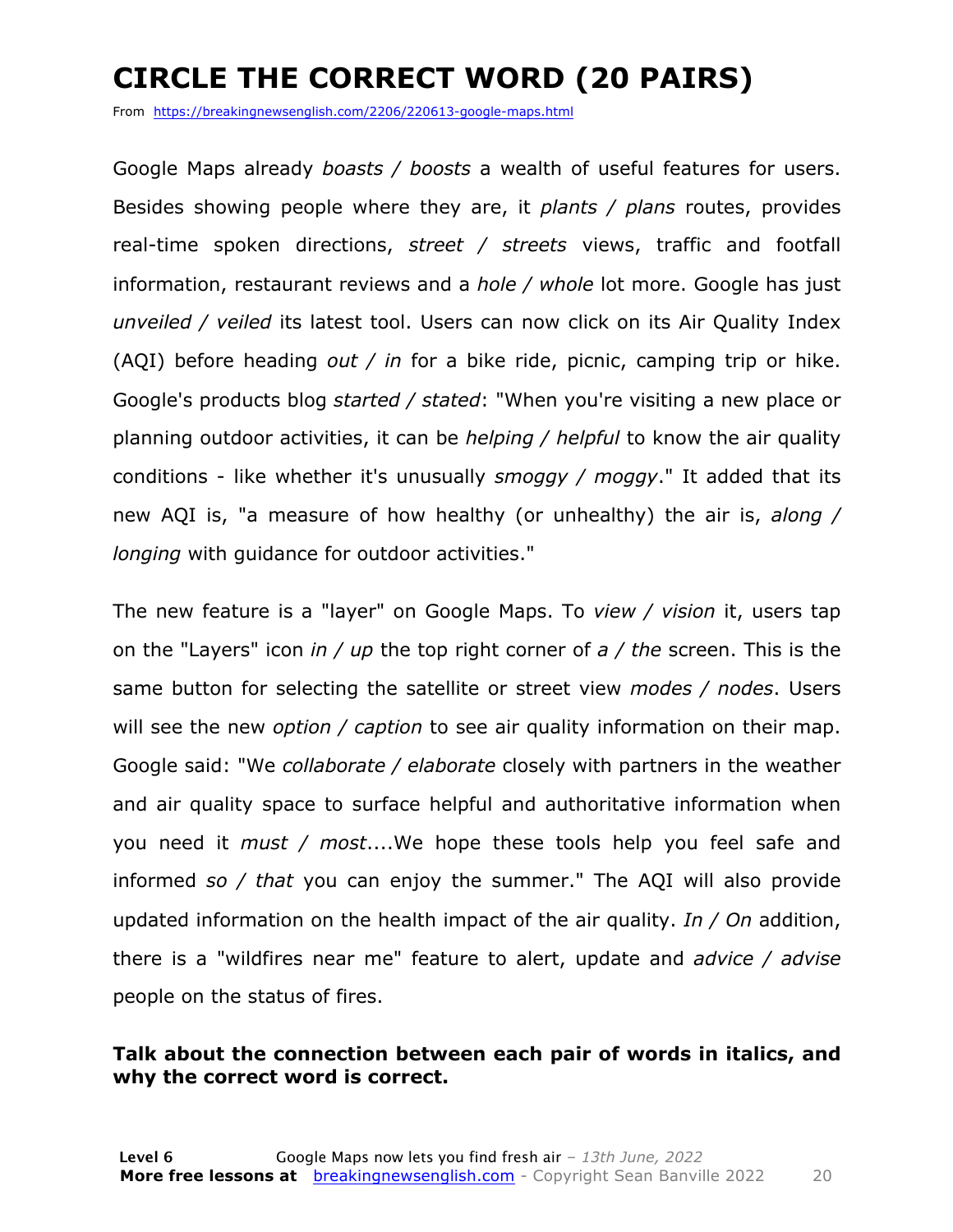### **INSERT THE VOWELS (a, e, i, o, u)**

From https://breakingnewsenglish.com/2206/220613-google-maps.html

 $G_{--}gl_{-}$  M\_ps  $_{-}lr_{--}dy$  b\_\_sts \_ w\_\_lth \_f \_s\_f\_l  $f_t$ <sub>r</sub>  $f$ <sub>r</sub>  $f$ <sub>r</sub>  $f$ <sub>r</sub>  $f$ <sub>r</sub>  $f$ <sub>r</sub>  $f$ <sub>r</sub>  $f$ <sub>r</sub>  $f$ <sub>r</sub>  $g$ <sub>r</sub>  $g$ <sub>r</sub>  $g$ <sub>r</sub>  $g$ <sub>r</sub>  $g$ <sub>r</sub>  $g$ <sub>r</sub>  $g$ <sub>r</sub>  $g$ <sub>r</sub>  $g$ <sub>r</sub>  $g$ <sub>r</sub>  $g$ <sub>r</sub>  $g$ <sub>r</sub>  $g$ <sub>r</sub>  $g$ <sub>r</sub>  $g$ <sub>r</sub>  $g$ <sub>r</sub>  $g$ <sub>r</sub>  $g$ <sub>r</sub>  $g$ <sub>r</sub>  $g$ <sub>r</sub>  $g$ <sub>r</sub>  $g$ <sub>r</sub>  $g$  $r_-,$  tpl\_ns r\_t\_s, pr\_v\_d\_s r\_\_l-t\_m\_ sp\_k\_n d\_r\_ct\_\_ns, str\_\_t v\_\_ws, tr\_ff\_c \_nd f\_\_tf\_ll  $_n$ nf\_rm\_t\_\_n, r\_st\_\_r\_nt r\_v\_\_ws \_nd \_ wh\_l\_ l\_t m\_r\_.  $G_{--}gl_{-}$  h\_s j\_st \_nv\_\_l\_d \_ts l\_t\_st t\_\_l. \_s\_rs c\_n  $n_w$  cl\_ck \_n \_ts \_\_r Q\_\_l\_ty \_nd\_x (\_Q\_) b\_f\_r\_  $h_{-d}$ ng  $_{-t}$  f<sub>-</sub>r  $_{-}$  b<sub>-</sub>k<sub>-</sub> r<sub>-</sub>d<sub>-</sub>, p<sub>-</sub>cn<sub>-</sub>c, c<sub>-</sub>mp<sub>-</sub>ng tr<sub>-</sub>p<sub>-</sub>r  $h_k$ . G\_\_gl\_'s  $pr_d$ \_cts bl\_g st\_t\_d: "Wh\_n  $y_{-}$ 'r\_  $v_s_t_n$ ng  $v_s$ n w pl\_c\_ \_r pl\_nn\_ng \_\_td\_\_r \_ct\_v\_t\_\_s,  $_t$  c\_n b\_ h\_lpf\_l t\_ kn\_w th\_ \_\_r q\_\_l\_ty c\_nd\_t\_\_ns - l\_k\_ wh\_th\_r \_t's \_n\_s\_\_lly sm\_ggy." \_t \_dd\_d th\_t  $_t$ ts n\_w \_Q\_ \_s, "\_ m\_\_s\_r\_ \_f h\_w h\_\_lthy (\_r  $\n _n$ nh $\_$ lthy) th $\_$   $\_$ r  $\_$ s,  $\_$ l $\_$ ng w $\_$ th g $\_$  $\_$ d $\_$ nc $\_$  f $\_$ r  $\_td\_r$   $\_ct\_v\_t$ <sub> $--$ </sub>s."

 $Th$   $n_w$   $f_t$   $f_r$   $s$   $s$   $''l_y$   $r''$   $n$   $G_gl$   $M_p$ s.  $T$  $v_$ w t, s\_rs t\_p \_n th\_ "L\_y\_rs" \_c\_n \_n th\_ t\_p r\_ght c\_rn\_r \_f th\_ scr\_\_n. Th\_s \_s th\_ s\_m\_ b\_tt\_n  $f_r$  s\_I\_ct\_ng th\_ s\_t\_II\_t\_ \_r str\_\_t v\_\_w m\_d\_s.  $\text{S}_{-}$ rs w\_ll s\_\_ th\_ n\_w \_pt\_\_n t\_ s\_\_ \_\_r q\_\_l\_ty  $\n _nf_rm_t_n$  n n th r m p.  $G_qg_l$  s d: "W\_ c\_ll\_b\_r\_t\_ cl\_s\_ly w\_th p\_rtn\_rs \_n th\_ w\_\_th\_r \_nd  $\_$ r q $\_$ l $\_$ ty sp $\_$ c $\_$  t $\_$  s $\_$ rf $\_$ c $\_$  h $\_$ l $p$ f $\_$ l  $\_$ nd  $\_$  $\_$ th $\_$ r $\_$ t $\_$ t $\_$ v $\_$  $_n$ f\_rm\_t\_\_n wh\_n y\_\_ n\_\_d \_t m\_st....W\_ h\_p\_ th\_s\_  $t_{-}$ ls h\_lp  $y_{-}$  f\_\_l s\_f\_ \_nd \_nf\_rm\_d s\_  $y_{-}$  c\_n  $\lfloor nj_y$  th s\_mm\_r." Th  $\lfloor Q_{-} \le m_{-} \rfloor$  w\_ll  $\lfloor ls_{-} \le m_{-} \le d_{-} \le nd_{-} \le nd_{-} \le nd_{-} \le nd_{-} \le nd_{-} \le nd_{-} \le nd_{-} \le nd_{-} \le nd_{-} \le nd_{-} \le nd_{-} \le nd_{-} \le nd_{-} \le nd_{-} \le nd_{-} \le nd_{-} \le nd_{-} \le nd_{-} \le nd_{-} \le nd_{-} \le nd_{-} \le nd_{-} \le nd_{-} \le nd_{-} \le nd_{-} \le nd_{$  $_n$ f\_rm\_t\_\_n \_n th\_ h\_\_lth \_mp\_ct \_f th\_ \_\_r q\_\_l\_ty.  $\_n$   $\_dd\_t$ <sub>-</sub>n, th\_r\_ \_s \_ "w\_ldf\_r\_s n\_\_r m\_" f\_\_t\_r\_  $t_$   $\lfloor$ -t,  $\lfloor$ pd\_t\_  $\lfloor$ nd  $\lfloor$ dv\_s\_ p\_\_pl\_  $\lfloor$ n th\_ st\_t\_s  $\lfloor$ f  $f_r$  s.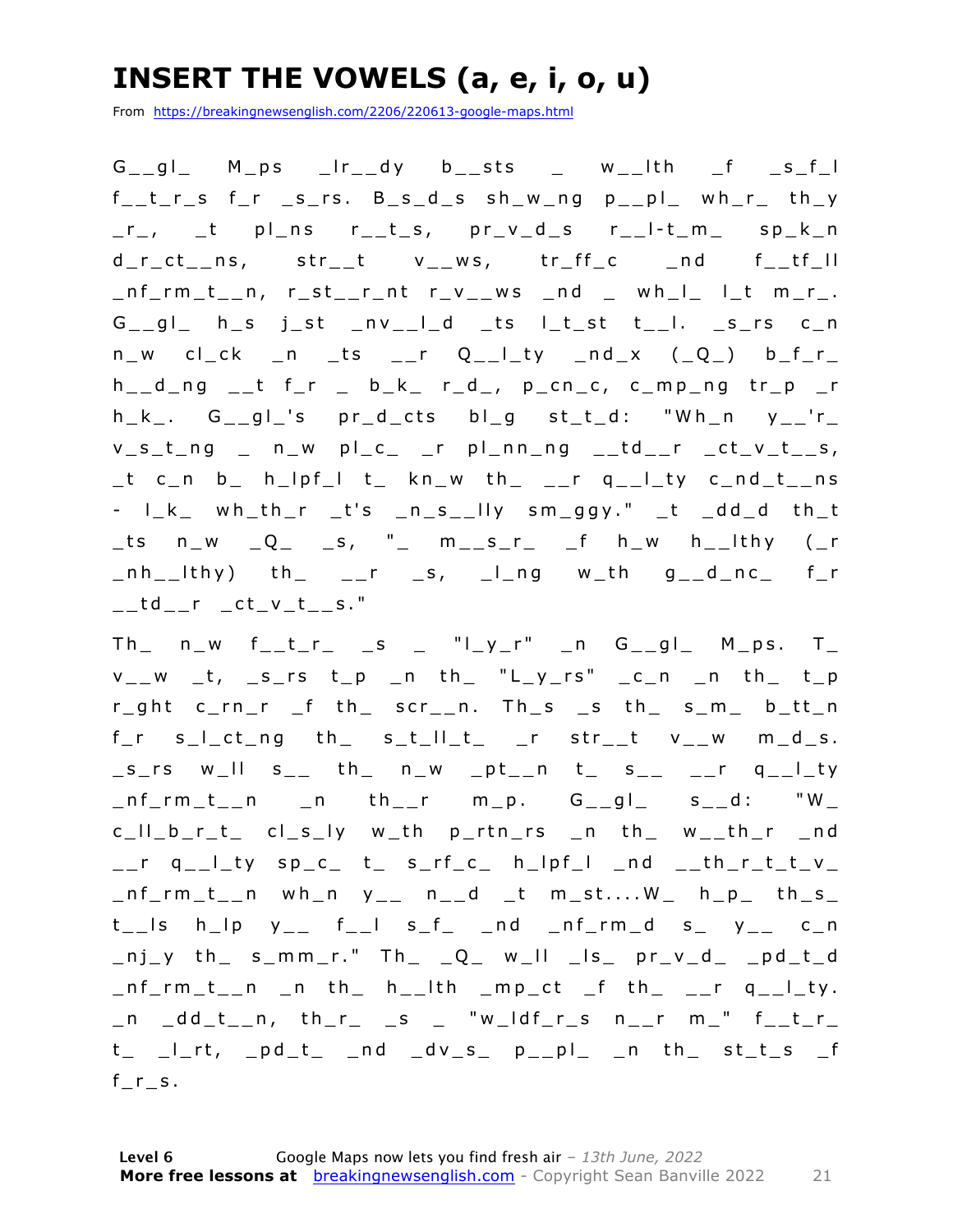#### **PUNCTUATE THE TEXT AND ADD CAPITALS**

From https://breakingnewsenglish.com/2206/220613-google-maps.html

google maps already boasts a wealth of useful features for users besides showing people where they are it plans routes provides realtime spoken directions street views traffic and footfall information restaurant reviews and a whole lot more google has just unveiled its latest tool users can now click on its air quality index aqi before heading out for a bike ride picnic camping trip or hike googles products blog stated when youre visiting a new place or planning outdoor activities it can be helpful to know the air quality conditions like whether its unusually smoggy it added that its new aqi is a measure of how healthy or unhealthy the air is along with guidance for outdoor activities the new feature is a layer on google maps to view it users tap on the layers icon in the top right corner of the screen this is the same button for selecting the satellite or street view modes users will see the new option to see air quality information on their map google said we collaborate closely with partners in the weather and air quality space to surface helpful and authoritative information when you need it mostwe hope these tools help you feel safe and informed so you can enjoy the summer the aqi will also provide updated information on the health impact of the air quality in addition there is a wildfires near me feature to alert update and advise people on the status of fires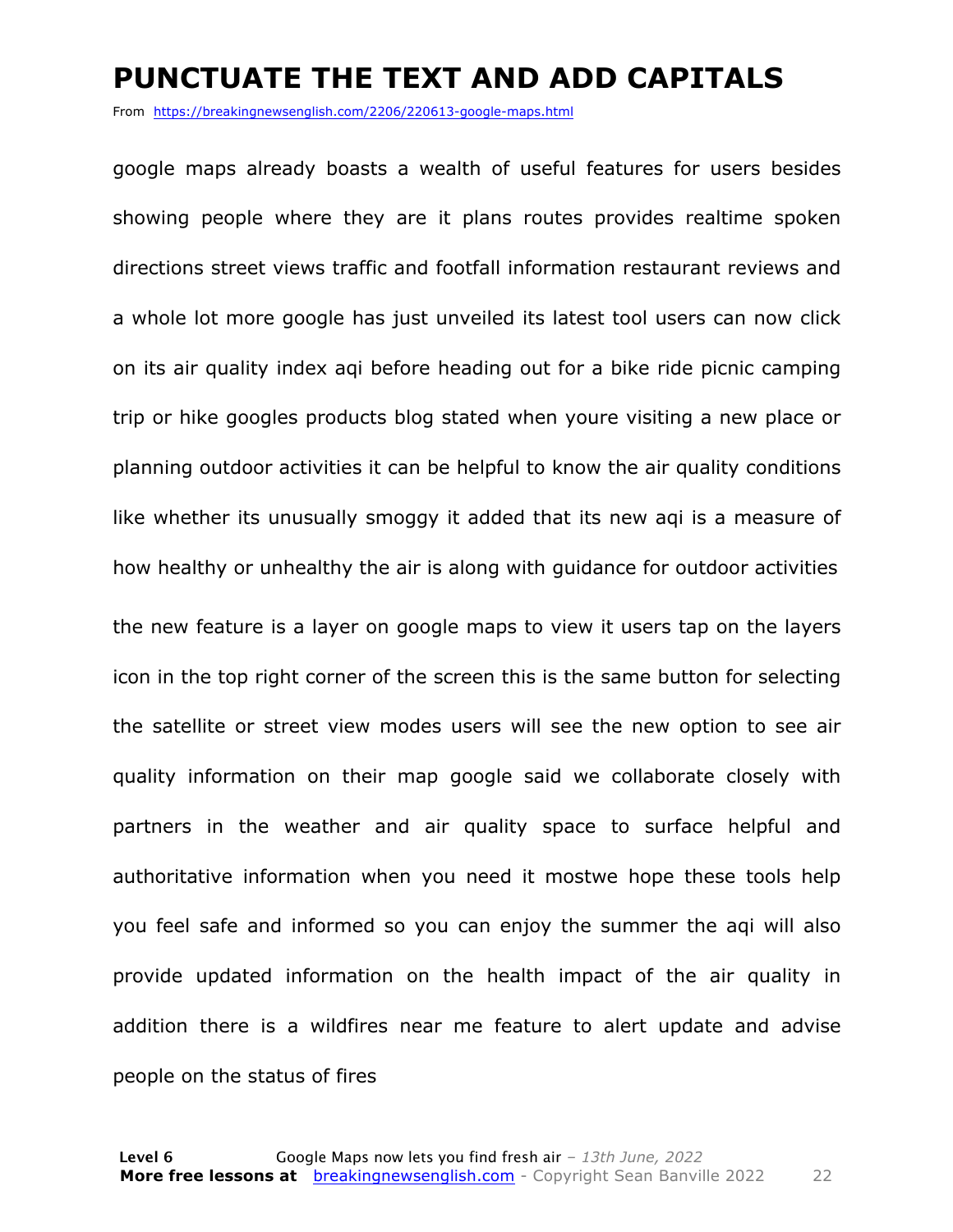### **PUT A SLASH ( / ) WHERE THE SPACES ARE**

From https://breakingnewsenglish.com/2206/220613-google-maps.html

GoogleMapsalreadyboastsawealthofusefulfeaturesforusers.Beside sshowingpeoplewheretheyare,itplansroutes,providesreal-timespo kendirections,streetviews,trafficandfootfallinformation,restaurantr eviewsandawholelotmore.Googlehasjustunveileditslatesttool.Users cannowclickonitsAirQualityIndex(AQI)beforeheadingoutforabikerid e,picnic,campingtriporhike.Google'sproductsblogstated:"Whenyou' revisitinganewplaceorplanningoutdooractivities,itcanbehelpfultokn owtheairqualityconditions-likewhetherit'sunusuallysmoggy."Itadde dthatitsnewAQIis,"ameasureofhowhealthy(orunhealthy)theairis,al ongwithguidanceforoutdooractivities."Thenewfeatureisa"layer"onG oogleMaps.Toviewit,userstaponthe"Layers"iconinthetoprightcorner ofthescreen.Thisisthesamebuttonforselectingthesatelliteorstreetvi ewmodes.Userswillseethenewoptiontoseeairqualityinformationont heirmap.Googlesaid:"Wecollaboratecloselywithpartnersintheweath erandairqualityspacetosurfacehelpfulandauthoritativeinformationw henyouneeditmost....Wehopethesetoolshelpyoufeelsafeandinform edsoyoucanenjoythesummer."TheAQIwillalsoprovideupdatedinfor mationonthehealthimpactoftheairquality.Inaddition,thereisa"wildfi resnearme"featuretoalert,updateandadvisepeopleonthestatusoffir es.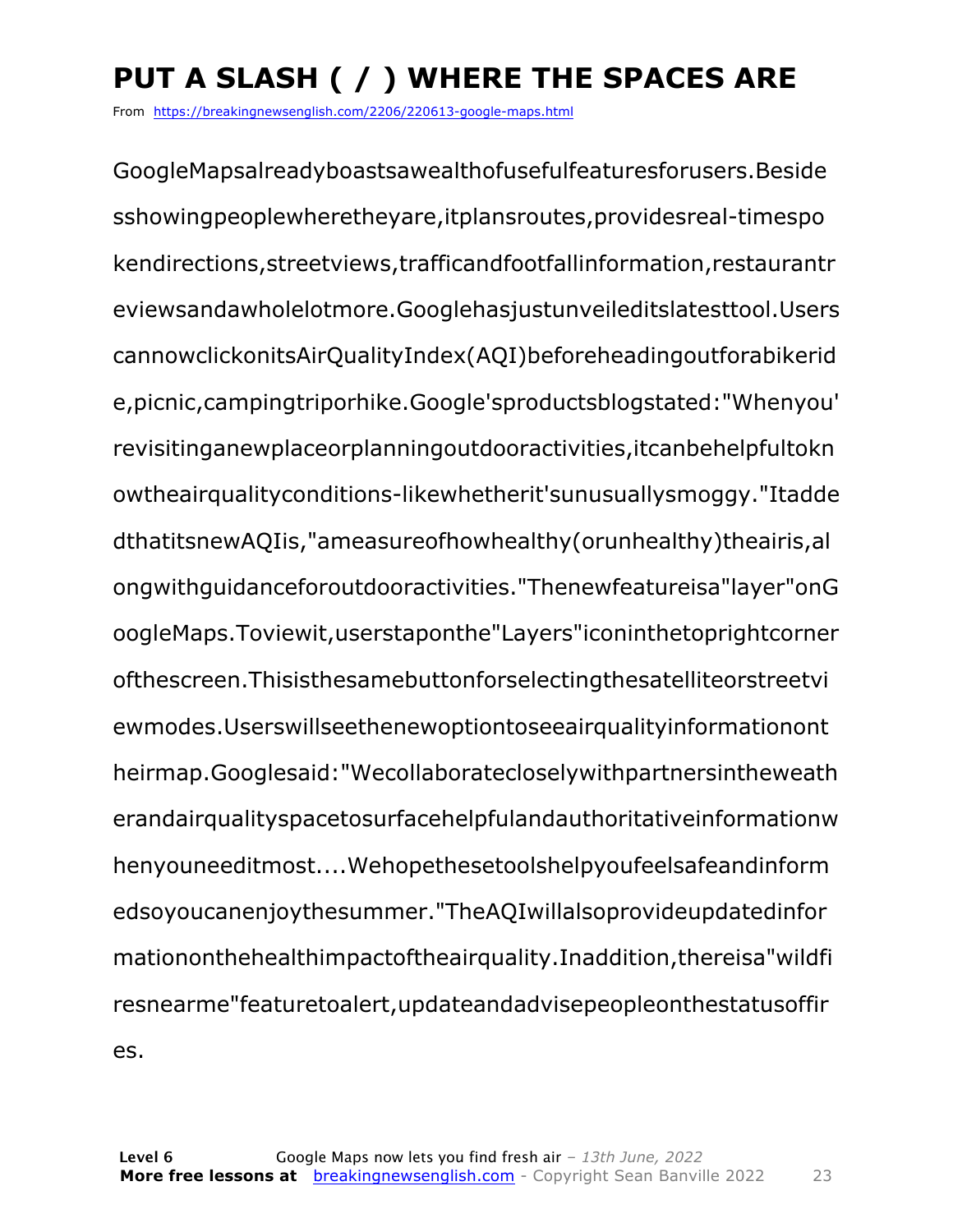### **FREE WRITING**

From https://breakingnewsenglish.com/2206/220613-google-maps.html

Write about Google Maps for 10 minutes. Comment on your partner's paper.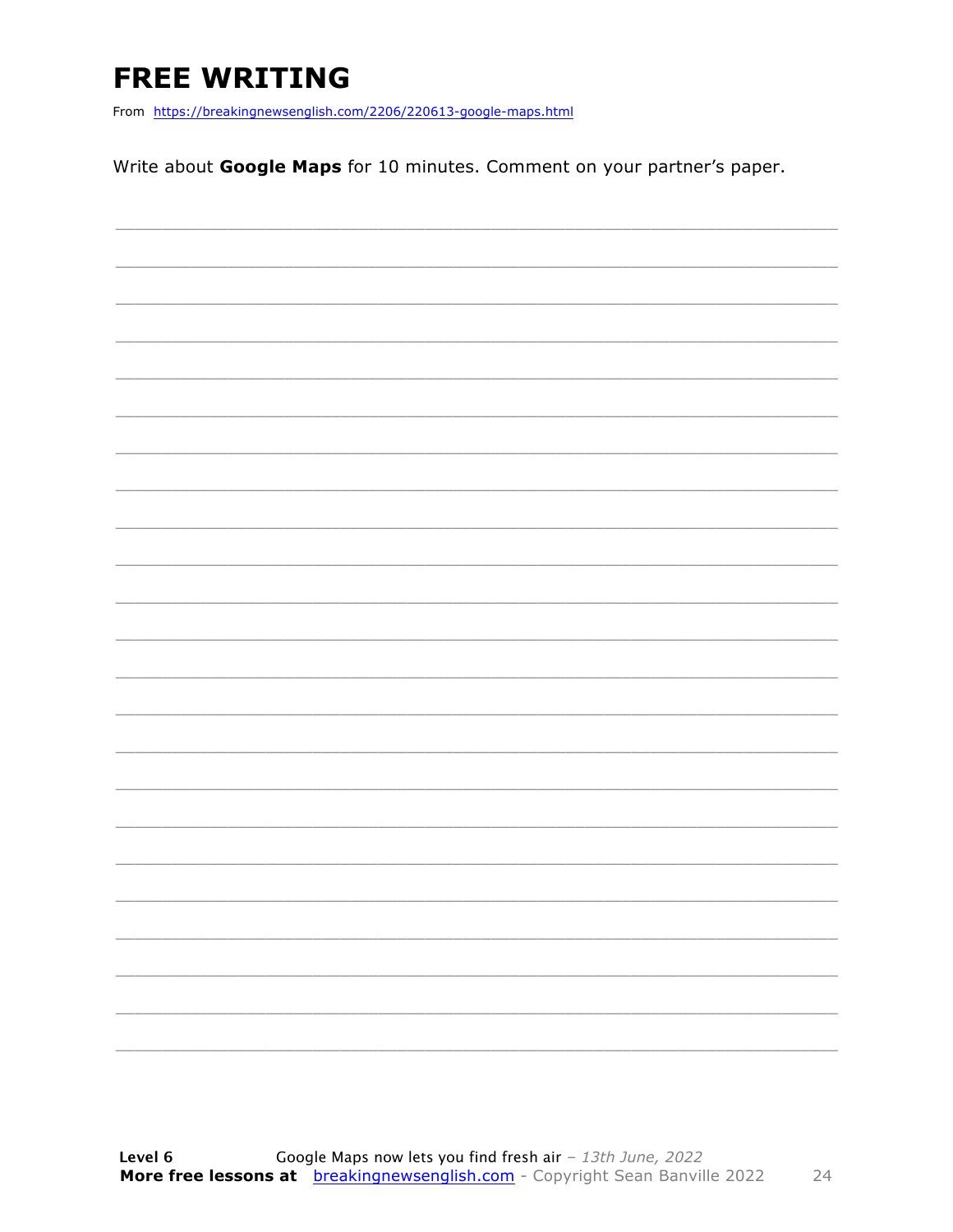### **ACADEMIC WRITING**

From https://breakingnewsenglish.com/2206/220613-google-maps.html

It is essential we know about air quality wherever we go. Discuss.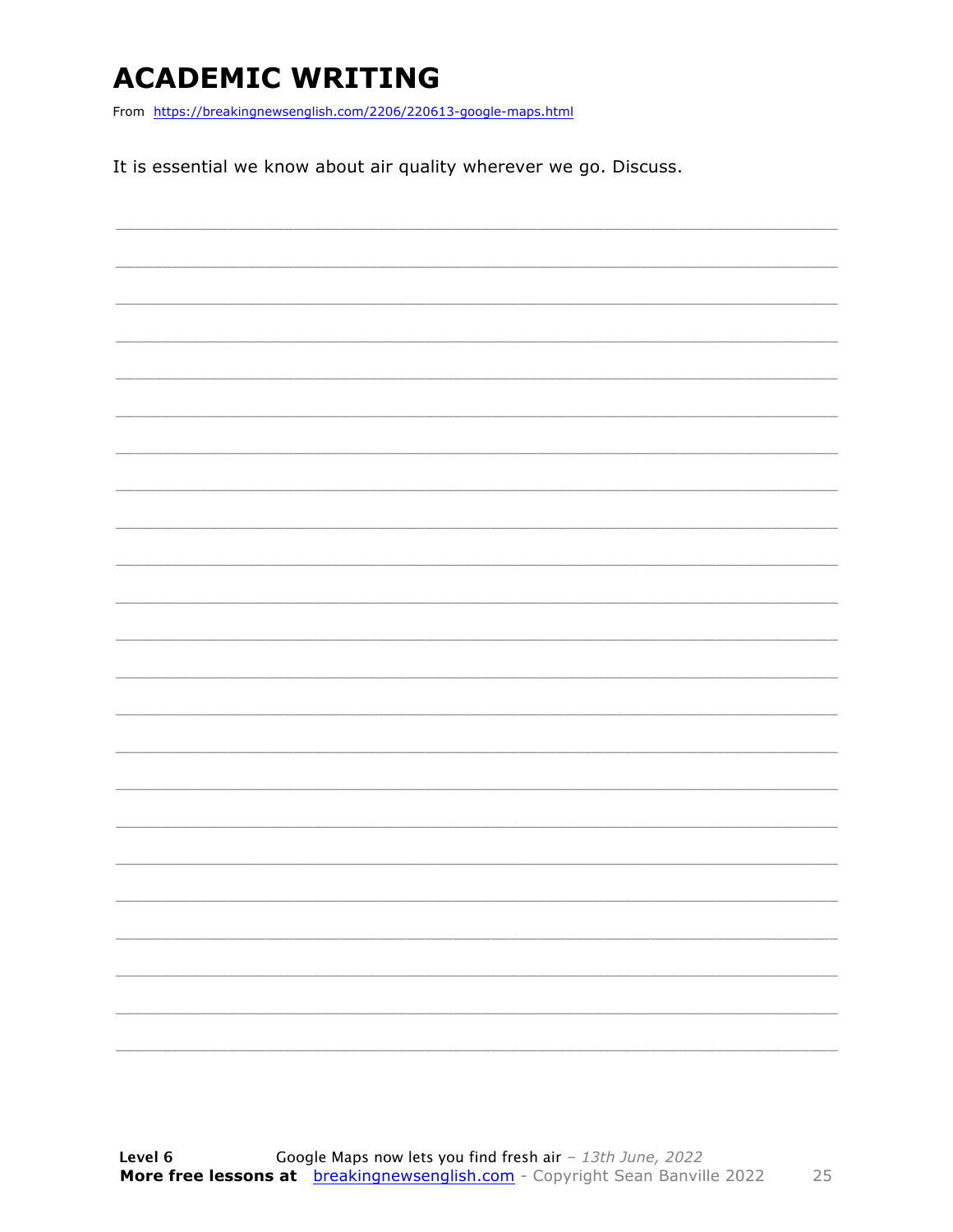#### **HOMEWORK**

**1. VOCABULARY EXTENSION:** Choose several of the words from the text. Use a dictionary or Google's search field (or another search engine) to build up more associations / collocations of each word.

**2. INTERNET:** Search the Internet and find out more about this news story. Share what you discover with your partner(s) in the next lesson.

**3. GOOGLE MAPS:** Make a poster about Google Maps. Show your work to your classmates in the next lesson. Did you all have similar things?

**4. AIR QUALITY:** Write a magazine article about fining people for damaging air quality. Include imaginary interviews with people who are for and against this.

Read what you wrote to your classmates in the next lesson. Write down any new words and expressions you hear from your partner(s).

**5. WHAT HAPPENED NEXT?** Write a newspaper article about the next stage in this news story. Read what you wrote to your classmates in the next lesson. Give each other feedback on your articles.

**6. LETTER:** Write a letter to an expert on Google Maps. Ask him/her three questions about it. Give him/her three of your opinions on it. Read your letter to your partner(s) in your next lesson. Your partner(s) will answer your questions.